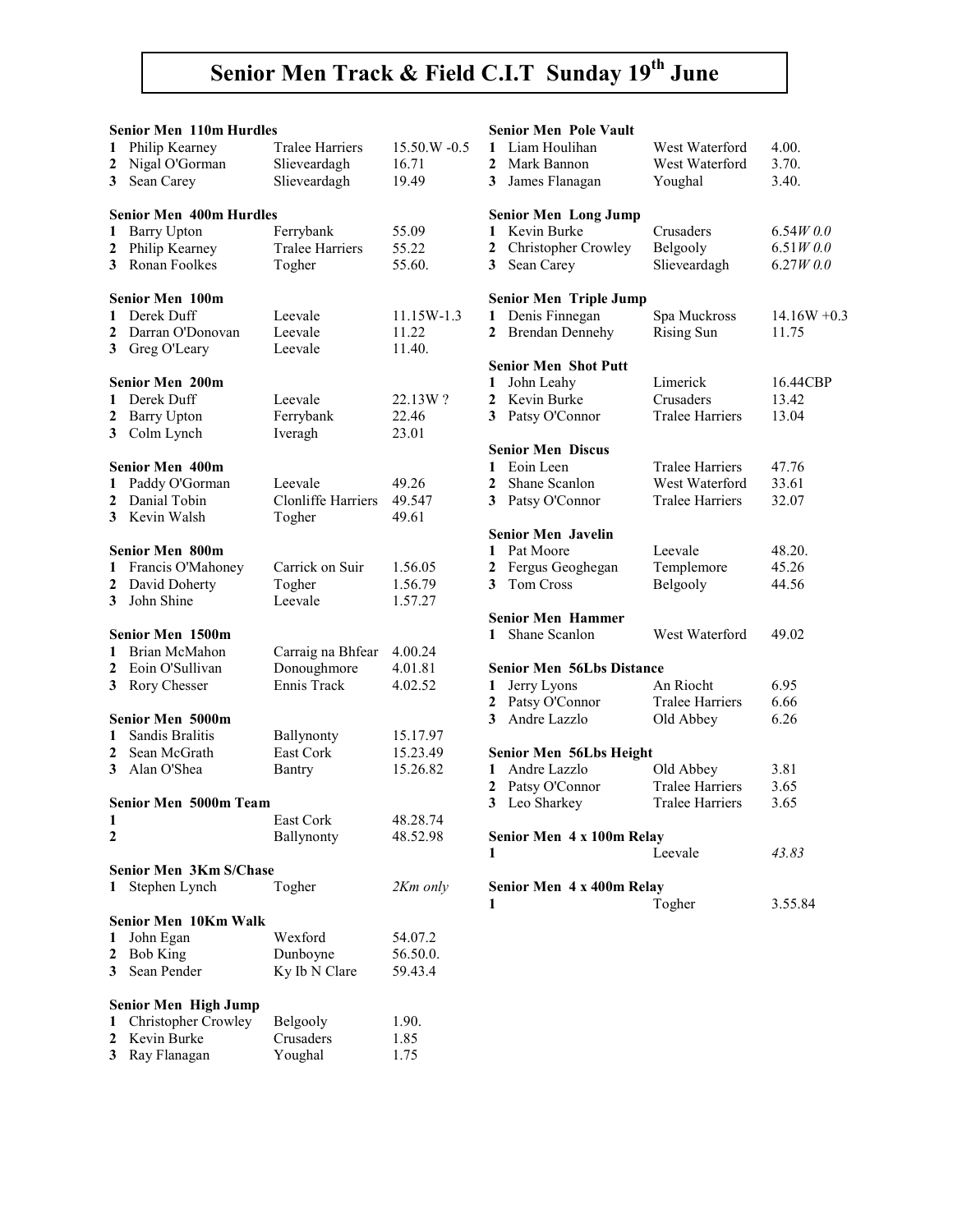# Senior Women Track & Field C.I.T Sunday 19<sup>th</sup> June

|   | <b>Senior Women</b><br>100m Hurdles |                        |               |
|---|-------------------------------------|------------------------|---------------|
| 1 | Jessie Barr                         | Ferrybank              | 15.05W-1.1    |
| 2 | Mairead Murphy                      | Ferrybank              | 15.35         |
| 3 | Dawn Kelly                          | Belgooly               | 16.77         |
|   |                                     |                        |               |
|   | <b>Senior Women 400m Hurdles</b>    |                        |               |
| 2 | Kalyn Sheehan                       | Ferrybank              | 64.09         |
| 3 | Christine Brodrick                  | Belgooly               | 65.82         |
|   |                                     |                        |               |
|   | <b>Senior Women 200m</b>            |                        |               |
| 1 | Dawn Kelly                          | Belgooly               | 25.06         |
| 2 | Christine Brodrick                  | Belgooly               | 25.18         |
| 3 | Mary Coghlan                        | Crusaders              | 26.14         |
|   | <b>Senior Women 400m</b>            |                        |               |
| 1 | Mairead Deevy                       | Ferrybank              | 58.21         |
| 2 | Dawn Kelly                          | Belgooly               | 58.35         |
| 3 | Aisling Maunsell                    | Leevale                | 58.97         |
|   |                                     |                        |               |
|   | <b>Senior Women 800m</b>            |                        |               |
| 1 | Orla Power                          | Carrick on Suir        | 2.24.50.      |
| 2 | <b>Aisling Maunsell</b>             | Leevale                | 2.24.57       |
| 3 | Edel Murphy                         | Ballincollig           | 2.25.15       |
|   |                                     |                        |               |
|   | Senior Women 1500m                  |                        |               |
| 1 | Catherine Keohane                   | Leevale                | 4.57.55       |
| 2 | Jennifer Goggin                     | Leevale                | 4.59.12       |
| 3 | Margaret McCarthy                   | <b>Blarney Innis</b>   | 5.02.56       |
|   | <b>Senior Women 5000m</b>           |                        |               |
| 1 | Michelle Scott Carraig              | Carraig na Bhfear      | 17.32.95      |
| 2 | Aoife Cooke                         | Youghal                | 17.39.67      |
| 3 | <b>Breeda Barrett</b>               | Gneeveguilla           | 19.47.02      |
|   |                                     |                        |               |
|   | <b>Senior Women 5000m Team</b>      |                        |               |
| 1 |                                     | Gneeveguilla           | 1.01.54.19    |
|   |                                     |                        |               |
|   | <b>Senior Women High Jump</b>       |                        |               |
| 1 | Jessie Barr                         | Ferrybank              | 1.65          |
| 2 | Mairead Murphy                      | Ferrybank              | 1.60.         |
| 3 | Christine Brodrick                  | Belgooly               | 1.50.         |
|   |                                     |                        |               |
|   | <b>Senior Women Pole Vault</b>      |                        |               |
| 1 | Edel O'Meara                        | Borrisokane            | 2.40.         |
|   | <b>Senior Women Long Jump</b>       |                        |               |
| 1 | Imelda Morrison                     | Youghal                | 5.47W-2.0     |
| 2 | Mairead Murphy                      | Ferrybank              | 5.37W.00      |
| 3 | Catriona De Paor                    | Youghal                | $4.77W - 0.1$ |
|   |                                     |                        |               |
|   | <b>Senior Women Triple Jump</b>     |                        |               |
| 1 | Catriona Hannafin                   | <b>Tralee Harriers</b> | 11.30W 0.0    |
|   |                                     |                        |               |
|   |                                     |                        |               |
| 2 | Christine Brodrick                  | Belgooly               | $10.84W+0.1$  |
| 3 | Jessie Barr                         | Ferrybank              | 10.65W 0.0    |

#### Senior Women Shot Putt

| 1            | Mary Barrett                | Ferrybank    | 10.41   |
|--------------|-----------------------------|--------------|---------|
| 2            | Sonia Kennedy               | Ferrybank    | 10.25   |
| 3            | Caitriona Ryan              | Slieveardagh | 9.98    |
|              | <b>Senior Women Discus</b>  |              |         |
| 1            | Rachel Akers                | Marian       | 34.65   |
| 2            | Sonia Kennedy               | Ferrybank    | 32.06   |
| 3            | Rachel Roche                | Bandon       | 28.35   |
|              | <b>Senior Women Javelin</b> |              |         |
|              | Laura Eagers                | W.A.S.F      | 34.89   |
|              | 2 Noreen O'Dwyer            | Gneeveguilla | 28.98   |
| 3            | Rachel Roche                | Bandon       | 26.85   |
|              | <b>Senior Women Hammer</b>  |              |         |
| 1            | Rachel Akers                | Marian       | 46.80.  |
|              | 2 Ann Marie Cronin          | Old Abbey    | 45.30.  |
| 3            | Linda Cronin                | Old Abbey    | 40.77   |
|              | Senior Women 4 x 400m Relay |              |         |
| 1            |                             | Leevale      | 4.32.35 |
| $\mathbf{2}$ |                             | Gneeveguilla | 4.51.52 |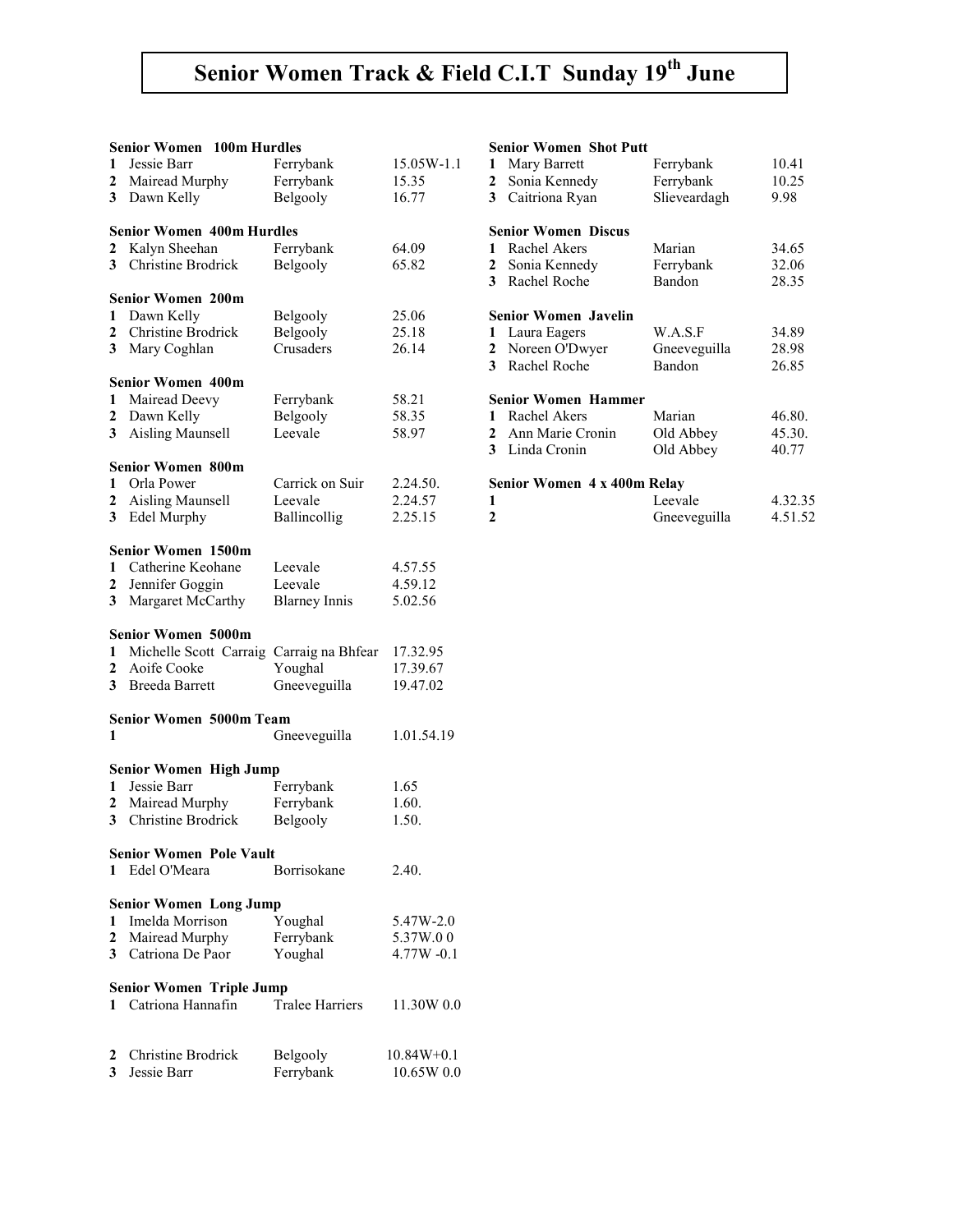# Junior Men Track & Field C.I.T Sunday 1st May

|                | <b>Junior Men 110m Hurdles</b>       |                        | $W + 2.4$ |
|----------------|--------------------------------------|------------------------|-----------|
| 1              | Nigal O'Gorman                       | Slieveardagh           | 15.58     |
| 2              | Peter Shallow                        | <b>Tralee Harriers</b> |           |
|                |                                      |                        | 15.72     |
| 3              | Sean Carey                           | Slieveardagh           | 15.78     |
|                | <b>Junior Men 400m Hurdles</b>       |                        |           |
|                |                                      |                        |           |
| 1              | <b>Barry Upton</b>                   | Ferrybank              | 56.35     |
| 2              | Kevin Harty                          | West Waterford         | 1.04.00   |
| 3              | Latife Mohamid                       | Limerick               | 1.09.48   |
|                |                                      |                        |           |
|                | <b>Junior Men 100m</b>               | $W + 5.5$              |           |
| 1              | Greg O'Leary                         | Leevale                | 10.93     |
| $\overline{2}$ | Derek Duff                           | Leevale                | 10.93     |
| 3              | Peter Shallow                        | <b>Tralee Harriers</b> | 11.17     |
|                | <b>Junior Men 200m</b>               | $W + 3.5$              |           |
|                | Derek Duff                           |                        |           |
| 1              |                                      | Leevale                | 22.07     |
| 2              | Greg O'Leary                         | Leevale                | 22.25     |
| 3              | Patrick Phelan                       | <b>Tralee Harriers</b> | 23.18     |
|                | Junior Men 400m                      |                        |           |
| $\mathbf{1}$   | Kieran Weir                          | Togher                 | 51.45     |
| $\overline{2}$ |                                      | Ferrybank              | 51.46     |
|                | <b>Barry Upton</b><br>Michael Dillon |                        |           |
| 3              |                                      | Lios Tuathail          | 52.46     |
|                | <b>Junior Men 800m</b>               |                        |           |
| 1              | Dave McCarthy                        | West Waterford         | 1.55.29   |
| $\mathbf{2}$   | Brian Markham                        | Ennis Track            | 1.57.45   |
| 3              | John Shine                           | Leevale                | 1.59.52   |
|                |                                      |                        |           |
|                | Junior Men 1500m                     |                        |           |
| 1              | Philip Conway                        | Ferrybank              | 4.13.18   |
| 2              | Kevin Cooper                         | Ferrybank              | 4.18.60.  |
| 3              | Gavin Downey                         | Ferrybank              | 4.20.33   |
|                |                                      |                        |           |
|                | <b>Junior Men 3000m</b>              |                        |           |
| 1              | Rory Chessser                        | Ennis Track            | 9.07.88   |
| $\overline{2}$ | Paul Walsh                           | Ennis Track            | 9.42.01   |
| 3              | Seosamh O'Loughlin                   | Ennis Track            | 9.47.53   |
|                |                                      |                        |           |
|                | Junior Men 2000m S/Chase             |                        |           |
| 1              | Philip Conway                        | Ferrybank              | 6.15.1    |
| 2              | Sean Stillwell                       | West Waterford         | 6.39.2    |
| 3              | Cathal Dennehy                       | Emerald                | 6.52.4    |
|                |                                      |                        |           |
|                | Junior Men 5000m Walk                |                        |           |
| 1              | Paul Murphy                          | Dooneen                | 25.27.2   |
| 2              | Niall Prenderville                   | Farranfore M.V.        | 27.07.8   |
|                |                                      |                        |           |
|                | Junior Men High Jump                 |                        |           |
| 1              | Christopher Crowley                  | Belgooly               | 1.92CBP   |
| 2              | Keith King                           | Ky Ib N Clare          | 1.83      |
| 3              | Sean Crowley                         | Belgooly               | 1.75      |
|                | <b>Junior Men Pole Vault</b>         |                        |           |
| 1              | Mark Bannon                          | West Waterford         |           |
|                |                                      |                        | 3.32CBP   |
| 2              | Stephen Noonan                       | Carraig na Bhfear      | 3.32      |
| 3              | James Flanagan                       | Youghal                | 3.10.     |

|                         | Junior Men Long Jump            |                        |               |
|-------------------------|---------------------------------|------------------------|---------------|
| 1                       | Christopher Crowley             | Belgooly               | $6.81W + 2.3$ |
| $\overline{2}$          | John Shanahan                   | St Mary's (Lk)         | $6.43W + 1.4$ |
| 3                       | Denis Finnegan                  | Spa Muckross           | $6.32W + 5.8$ |
|                         |                                 |                        |               |
|                         | Junior Men Triple Jump          |                        |               |
| 1                       | Denis Finnegan                  | Spa Muckross           | 13.88W -0.5   |
| $\overline{\mathbf{c}}$ | Conor Sheehy                    | Togher                 | 13.59W-1.0    |
| 3                       | Kevin Harty                     | West Waterford         | 12.04W -2.7   |
|                         |                                 |                        |               |
|                         | Junior Men Shot                 |                        |               |
| 1                       | James Nagle                     | Farranfore M.V.        | 12.52         |
| $\overline{\mathbf{c}}$ | Declan Murphy                   | Carraig na Bhfear      | 12.15         |
| 3                       | Alan O'Connor                   | <b>Tralee Harriers</b> | 11.99         |
|                         |                                 |                        |               |
|                         | <b>Junior Men Discus</b>        |                        |               |
| 1                       | Alan O'Connor                   | <b>Tralee Harriers</b> | 38.62         |
| $\mathbf{z}$            | James Nagle                     | Farranfore M.V.        | 37.12         |
| 3                       | Declan Murphy                   | Carraig na Bhfear      | 34.43         |
|                         |                                 |                        |               |
|                         | <b>Junior Men Javelin</b>       |                        |               |
| 1                       | Tom Cross                       | Belgooly               | 45.72         |
| $\overline{\mathbf{c}}$ | Philip Burns                    | Belgooly               | 39.07         |
| 3                       | David Shine                     | <b>Blarney Innis</b>   | 37.86         |
|                         |                                 |                        |               |
|                         | <b>Junior Men Hammer</b>        |                        |               |
| 1                       | James Nagle                     | Farranfore M.V.        | 51.93         |
| $\overline{\mathbf{c}}$ | Declan Murphy                   | Carraig na Bhfear      | 44.83         |
| 3                       | Andrew Keneally                 | Old Abbey              | 42.22         |
|                         |                                 |                        |               |
|                         | <b>Junior Men 28Lb Distance</b> |                        |               |
| 1                       | James Nagle                     | Farranfore M.V.        | 8.30.         |
| 2                       | Alan O'Connor                   | <b>Tralee Harriers</b> | 7.24          |
| 3                       | Michael Whelan                  | Lios Tuathail          | 5.93          |
|                         |                                 |                        |               |
|                         | Junior Men 28Lb Height          |                        |               |
| 1                       | James Nagle                     | Farranfore M.V.        | 5.89          |
| $\overline{2}$          | Alan O'Connor                   | <b>Tralee Harriers</b> | 4.32          |
|                         |                                 |                        |               |
| 1                       | Junior Men 4 x 100m Relay       | Leevale                | 44.74         |
| $\overline{\mathbf{c}}$ |                                 | <b>Tralee Harriers</b> | 45.70.        |
|                         |                                 |                        |               |
| 3                       |                                 | Togher                 | 45.76         |
|                         | Junior Men 4 x 400m Relay       |                        |               |
| 1                       |                                 | Leevale                | 3.42.24       |
|                         |                                 |                        |               |
| 2                       |                                 | Ferrybank              | 3.44.62       |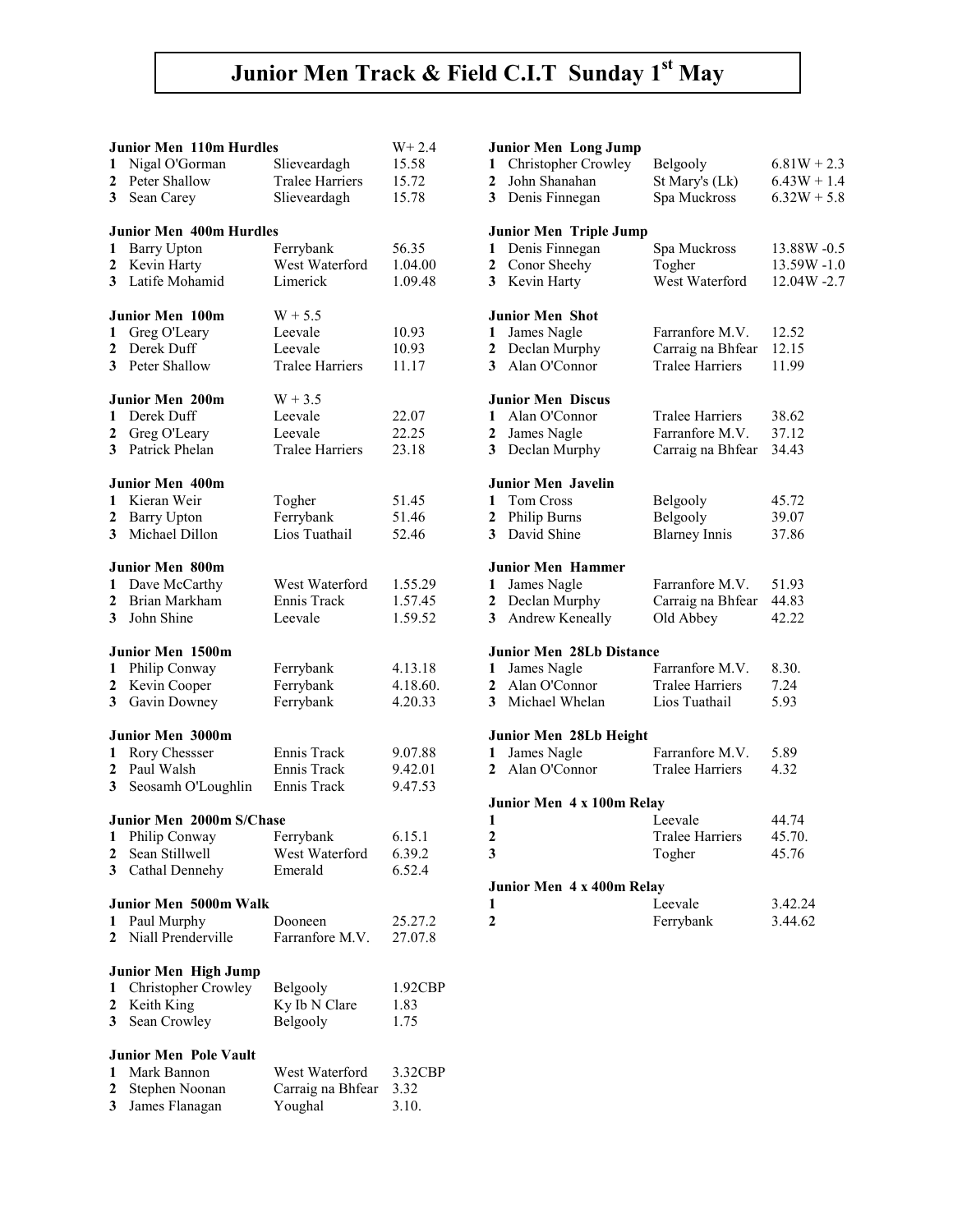# Junior Women Track & Field C.I.T Sunday 1st May

|                  | <b>Junior Women 100m Hurdles</b> |                        | $W + 5.1$      |
|------------------|----------------------------------|------------------------|----------------|
| 1                | Mairead Murphy                   | Ferrybank              | 14.84          |
| $\mathbf{2}$     | Jessie Barr                      | Ferrybank              | 15.02          |
| 3                | Kelly Proper                     | Ferrybank              | 15.14          |
|                  |                                  |                        |                |
|                  | <b>Jnior Women 400m Hurdles</b>  |                        |                |
| 1                | Christina Brodrick               | Belgooly               | 1.06.11        |
| $\boldsymbol{2}$ | Triona O'Neill                   | Ballincollig           | 1.13.32        |
| 3                | Michelle Twohig                  | Duhallow               | 1.14.61        |
|                  |                                  |                        |                |
|                  | <b>Junior Women 100m</b>         | $W + 5.5$              |                |
| 1                | Gemma Hynes                      | Galway City H.         | 12.02          |
| $\mathbf{2}$     | Mairead Murphy                   | Ferrybank              | 12.13          |
| 3                | Katie Lydon                      | Galway City H.         | 12.18          |
|                  |                                  |                        |                |
|                  | <b>Junior Women 200m</b>         | $W + 2.5$              |                |
| 1                | Gemma Hynes                      | Galway City H.         | 24.81          |
| $\mathbf{2}$     | Mairead Murphy                   | Ferrybank              | 25.14          |
| 3                | Christina Brodrick               | Belgooly               | 25.17          |
|                  | <b>Junior Women 400m</b>         |                        |                |
| 1                | Claire McSweeney                 | Leevale                |                |
| $\overline{2}$   | Laura Crowe                      | An Riocht              | 58.35<br>59.38 |
|                  |                                  |                        |                |
|                  | Junior Women 800m                |                        |                |
| 1                | Laura Crowe                      | An Riocht              | 2.18.38        |
| 2                | Mary O'Connor                    | Ferrybank              | 2.21.55        |
| 3 <sup>1</sup>   | Emer O'Connell                   | <b>Blarney Innis</b>   | 2.21.84        |
|                  |                                  |                        |                |
|                  | <b>Junior Women 1500m</b>        |                        |                |
| 1                | Graine Quinn                     | Ferrybank              | 5.01.6H        |
| $\mathbf{2}$     | Mary O'Connor                    | Ferrybank              | 5.08.9H        |
| 3                | Sally McCarthy                   | Grange Fermoy          | 5.20.7H        |
|                  |                                  |                        |                |
|                  | Junior Women 3000m               |                        |                |
| 1                | D Duff                           | West Waterford         | 11.16.03       |
| 2                | Joyce Curtin                     | Glenbower              | 11.28.34       |
| 3                | Carol Finn                       | Duhallow               | 12.09.04       |
|                  | <b>Junior Women 3000m Walk</b>   |                        |                |
| 1                | Sorcha Prenderville              | Lios Tuathail          | 15.57.4        |
|                  | 2 Sinead Prenderville            | Lios Tuathail          | 16.38.4        |
|                  |                                  |                        |                |
|                  | <b>Junior Women High Jump</b>    |                        |                |
| 1                | Mairead Murphy                   | Ferrybank              | 1.63           |
| 2                | Jessie Barr                      | Ferrybank              | 1.60.          |
| 3                | Christina Brodrick               | Belgooly               | 1.60.          |
|                  |                                  |                        |                |
|                  | <b>Junior Women Pole Vault</b>   |                        |                |
| 1                | Emma Dunne                       | West Waterford         | 2.40.          |
| 2                | Siobhan Brackett                 | West Waterford         | 2.20.          |
| 3                | Joelene Keeffe                   | <b>Tralee Harriers</b> | 1.90.          |
|                  | <b>Junior Women Long Jump</b>    |                        |                |
| 1                | Kelly Proper                     | Ferrybank              | $5.66W + 4.8$  |
| 2                | Imelda Morrison                  | Youghal                | $5.65W + 1.1$  |
| 3                | Mairead Murphy                   | Ferrybank              | $5.19W + 4.9$  |
|                  |                                  |                        |                |

| <b>Junior Women Triple Jump</b> |                             |                    |                        |  |
|---------------------------------|-----------------------------|--------------------|------------------------|--|
|                                 | 1 Christina Brodrick        | Belgooly           | $11.00 \text{ W} -0.1$ |  |
| $\mathbf{2}$                    | Jessie Barr                 | Ferrybank          | $10.53W - 2.0$         |  |
|                                 | 3 Caitriona De Paor         | Youghal            | $10.11W - 0.5$         |  |
|                                 | <b>Junior Women Shot</b>    |                    |                        |  |
| 1                               | Laura Cogan                 | Newbridge          | 11.55                  |  |
| $\mathbf{2}$                    | Sonia Kennedy               | Ferrybank          | 11.43                  |  |
| 3 <sup>7</sup>                  | Caitriona Ryan              | Slieveardagh       | 9.54                   |  |
|                                 | <b>Junior Women Discus</b>  |                    |                        |  |
| 1                               | Sonia Kennedy               | Ferrybank          | 33.06                  |  |
|                                 | 2 Sarah Bradfield           | Bandon             | 30.57                  |  |
|                                 | 3 Rachel Rocke              | Bandon             | 28.45                  |  |
|                                 | Junior Women Javelin        |                    |                        |  |
| $\mathbf{1}$                    | Rachel Rocke                | Bandon             | 30.24                  |  |
| 2                               | Claire Flanagan             | Youghal            | 26.42                  |  |
| 3                               | Sarah Ryan                  | Youghal            | 26.28                  |  |
|                                 | <b>Junior Women Hammer</b>  |                    |                        |  |
|                                 | 1 Ann Marie Cronin          | Old Abbey          | 43.91                  |  |
|                                 | 2 Linda Cronin              | Old Abbey          | 37.96                  |  |
|                                 | 3 Sabrina Larkin            | <b>Borrisokane</b> | 37.60.                 |  |
|                                 | Junior Women 4 x 100m Relay |                    |                        |  |
| 1                               |                             | Ferrybank          | 48.95                  |  |
| $\overline{2}$                  |                             | Youghal            | 54.27                  |  |
| 3                               |                             | Duhallow           | 57.29                  |  |
|                                 | Junior Women 4 x 400m Relay |                    |                        |  |
| 1                               |                             | Ferrybank          | 4.12.18                |  |
|                                 |                             |                    |                        |  |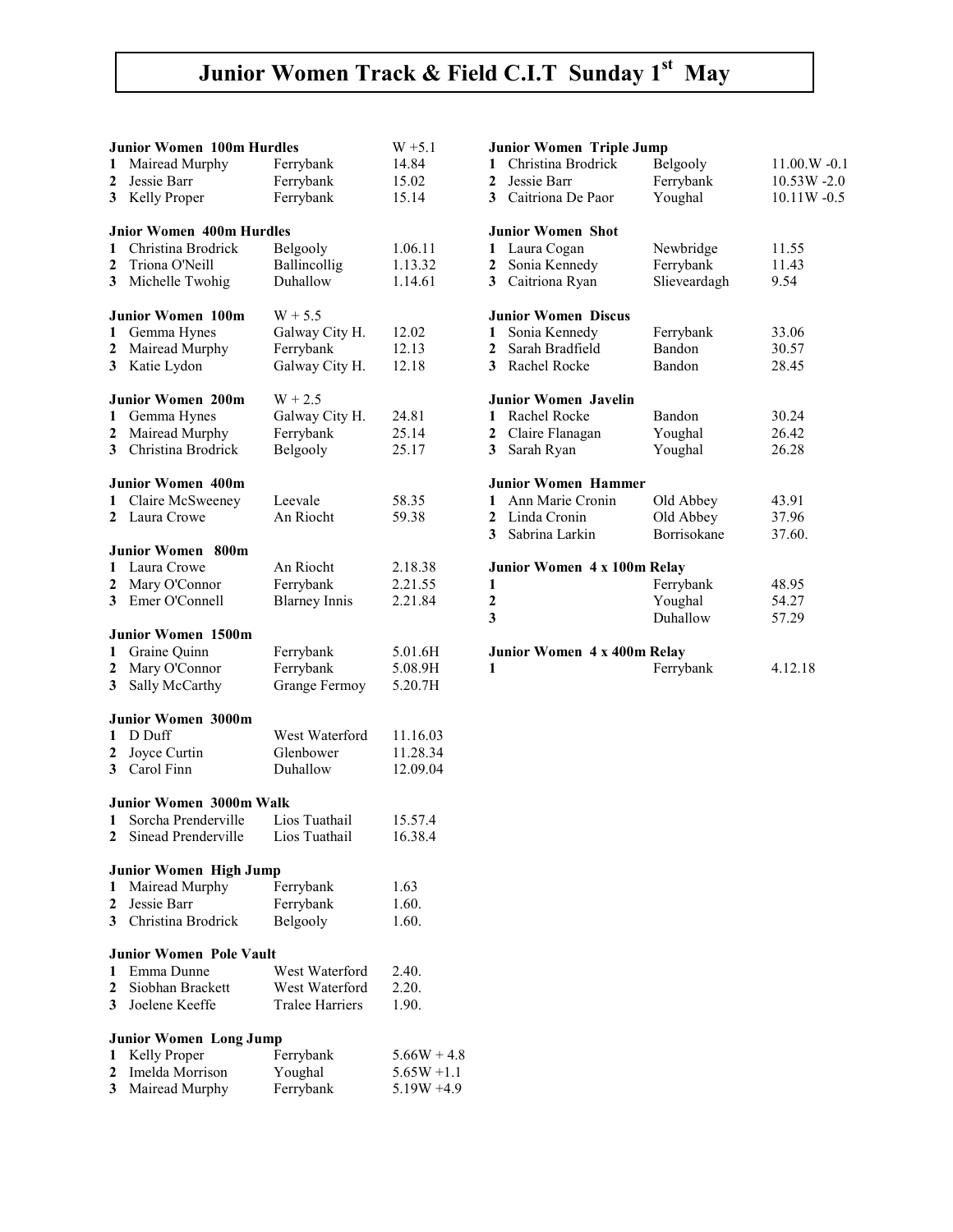### Under 23 Men & Women Track & Field C.I.T Sunday 1st May

|              | <b>Under 23 Men 110m Hurdles</b> |                        | $W+3.1$  |  |
|--------------|----------------------------------|------------------------|----------|--|
| 1            | Philip Kearney                   | <b>Tralee Harriers</b> | 15.34    |  |
| 2            | Liam Houlihan                    | West Waterford         | 18.73    |  |
|              |                                  |                        |          |  |
|              | <b>Under 23 Men 400m Hurdles</b> |                        |          |  |
| 1            | Ronan Foulkes                    |                        | 56.30.   |  |
|              |                                  | Togher                 |          |  |
| 2            | Maurice Donoghue                 | Carrick on Suir        | 56.31    |  |
| 3            | Philip Kearney                   | <b>Tralee Harriers</b> | 56.38    |  |
|              |                                  |                        |          |  |
|              | Under 23 Men 100m                | $W + 2.4$              |          |  |
| 1            | Tom Shanahan                     | St Mary's (Lk)         | 12.85    |  |
|              |                                  |                        |          |  |
|              |                                  |                        |          |  |
|              | Under 23 Men 200m                | $W + 2.5$              |          |  |
| 1            | Maurice Donoghue                 | Carrick on Suir        | 22.88    |  |
| $\mathbf{2}$ | Kevin Walsh                      | Togher                 | 22.96    |  |
|              | 3 Ronan Foulkes                  | Togher                 | 23.49    |  |
|              |                                  |                        |          |  |
|              |                                  |                        |          |  |
|              | Under 23 Men 400m                |                        |          |  |
| $\mathbf{1}$ | Kevin Walsh                      | Togher                 | 51.27    |  |
|              |                                  |                        |          |  |
|              | Under 23 Men 800m                |                        |          |  |
| 1            | <b>Brian Dunne</b>               | Carrick on Suir        | 2.02.08  |  |
| 2            | Thomas Maunsell                  | Leevale                | 2.04.48  |  |
|              |                                  |                        |          |  |
| 3            | Thomas Scanlon                   | Ennis Track            | 2.08.12  |  |
|              |                                  |                        |          |  |
|              | Under 23 Men 1500m               |                        |          |  |
| 1            | Thomas Maunsell                  | Leevale                | 4.12.11  |  |
| $\mathbf{2}$ | Kieran Ryan                      | St Finbarr's           | 4.22.16  |  |
| 3            | James McCarthy                   | East Cork              | 4.23.82  |  |
|              |                                  |                        |          |  |
|              |                                  |                        |          |  |
|              | Under 23 Men 3000m               |                        |          |  |
| 1            | Thomas Scanlon                   | Ennis Track            | 9.24.06  |  |
| $\mathbf{2}$ | Arthur Fitzgerald                | Farranfore M.V.        | 9.25.60. |  |
|              |                                  |                        |          |  |
|              | Under 23 Men High Jump           |                        |          |  |
|              | 1 Liam Houlihan                  | West Waterford         | 1.80.    |  |
|              |                                  |                        |          |  |
|              |                                  |                        |          |  |
|              | <b>Under 23 Men Pole Vault</b>   |                        |          |  |
| $\mathbf{1}$ | Liam Houlihan                    | West Waterford         | 3.80.    |  |
|              |                                  |                        |          |  |
|              | <b>Under 23 Men Long Jump</b>    |                        |          |  |
|              | 1 Tom Shanahan                   | St Mary's (Lk)         | 3.43     |  |
|              |                                  |                        |          |  |
|              |                                  |                        |          |  |
|              | <b>Under 23 Men Triple Jump</b>  |                        |          |  |
| $\mathbf{1}$ | Liam Houlihan                    | West Waterford         | 10.44    |  |
|              |                                  |                        |          |  |
|              | <b>Under 23 Men Shot</b>         |                        |          |  |
| 1            | <b>Geoff Mullins</b>             | Limerick               | 13.00.   |  |
| $\mathbf{2}$ | John Dilworth                    | <b>Blarney Innis</b>   | 9.93     |  |
|              |                                  |                        |          |  |
|              | Under 23 Men Javelin             |                        |          |  |
|              |                                  |                        |          |  |
| $\mathbf{1}$ | Liam Houlihan                    | West Waterford         | 11.60.   |  |
|              |                                  |                        |          |  |
|              | Under 23 Men Hammer              |                        |          |  |
| $\mathbf{1}$ | John Dilworth                    | <b>Blarney Innis</b>   | 31.00.   |  |
|              |                                  |                        |          |  |
|              | Under 23 Men 35Lb (28) Distance  |                        |          |  |
|              |                                  | East Cork              |          |  |
|              | 1 Batt McHugh                    |                        | 7.50.    |  |

| <b>Under 23 Women 400m Hurdles</b><br>Dawn Kelly<br>$\mathbf{1}$                     | <b>Belgooly</b> | 1.05.44  |
|--------------------------------------------------------------------------------------|-----------------|----------|
| Under 23 Women $200m$ W + 3.5                                                        |                 |          |
| 1 Dawn Kelly                                                                         | <b>Belgooly</b> | 26.21    |
| Under 23 Women 800m                                                                  |                 |          |
| 1 Orla Drumm                                                                         | U.C.C.          | 2.21.62  |
| Under 23 Women 1500m                                                                 |                 |          |
| 1 Orla Drumm                                                                         | U.C.C.          | 5.00.2   |
| 2 Siobhan O'Doherty Borrisokane                                                      |                 | 5.04.3   |
| 3 Edel Murphy                                                                        | Ballincollig    | 5.27.3   |
| Under 23 Women 3000m                                                                 |                 |          |
| $\mathbf{1}$                                                                         |                 |          |
| Siobhan O'Doherty Borrisokane                                                        |                 | 10.49.90 |
|                                                                                      |                 |          |
| Under 23 Women Triple Jump<br>Maria Conroy West Waterford 9.15W -3.4<br>$\mathbf{1}$ |                 |          |
| <b>Under 23 Women Discus</b>                                                         |                 |          |
| 1 Maria Conroy                                                                       | West Waterford  | 23.55    |
| Under 23 Women Hammer                                                                |                 |          |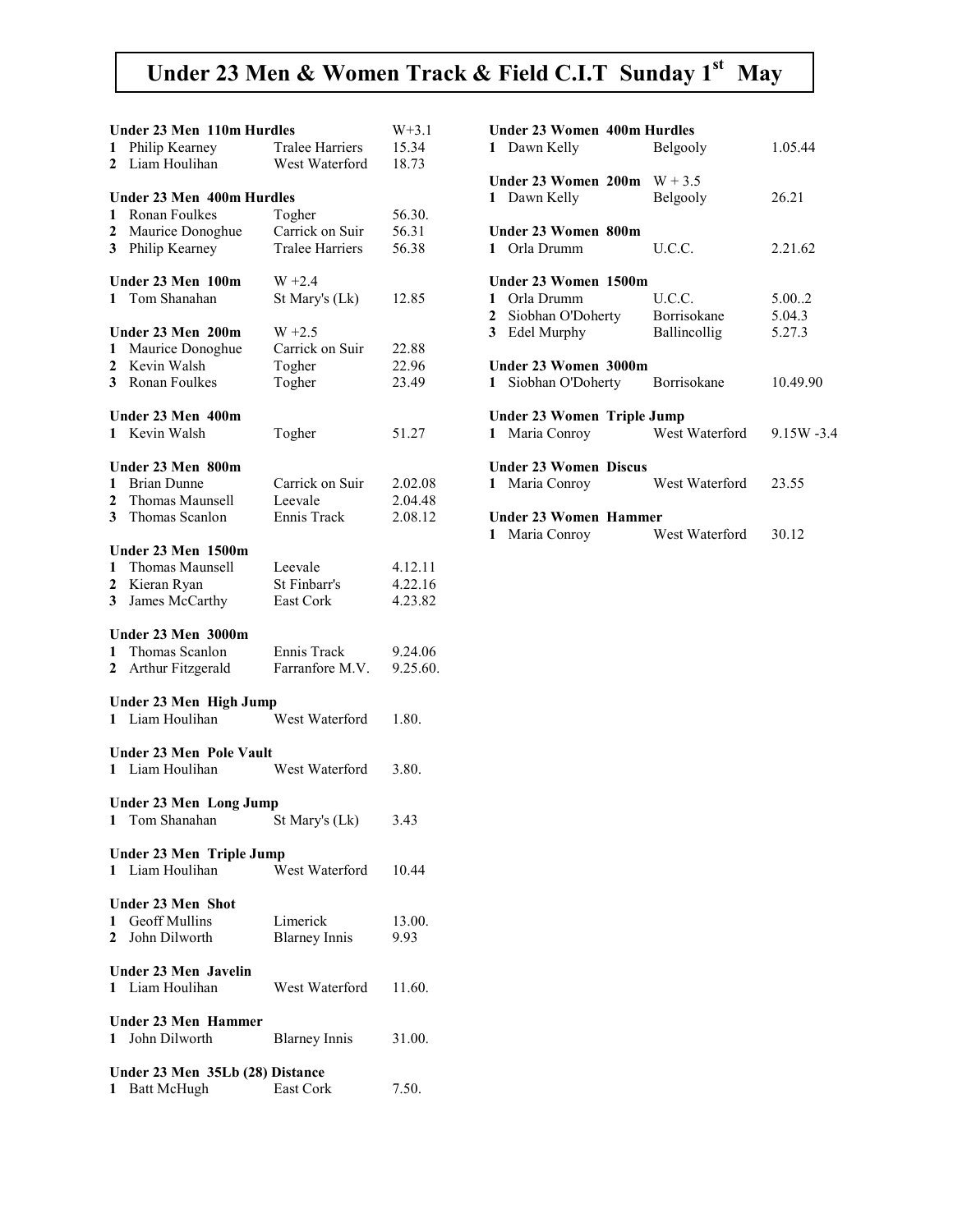## Masters Men Track & Field Castleisland Sunday 29th May

|                | Men Over 40 100m                                         |                                               |                      |
|----------------|----------------------------------------------------------|-----------------------------------------------|----------------------|
| 1<br>2<br>3    | Richard McArthur<br>Willie Dom O'Connor<br>Donal Vaughan | St Cronan's<br>An Riocht<br><b>Rising Sun</b> | 11.9<br>12.8<br>13.3 |
|                |                                                          |                                               |                      |
|                | Men Over 40 200m                                         |                                               |                      |
| 1              | Richard McArthur                                         | St Cronan's                                   | 24.8                 |
| $\overline{2}$ | Kevin Finn                                               | Nenagh Oly                                    | 26.1                 |
| 3              | Willie Dom O'Connor                                      | An Riocht                                     | 26.6                 |
|                | Men Over 40 400m                                         |                                               |                      |
| 1              | Donal Vaughan                                            | <b>Rising Sun</b>                             | 57.3                 |
| $\overline{2}$ | Kevin Finn                                               | Nenagh Oly                                    | 57.7                 |
| 3              |                                                          | <b>Tralee Harriers</b>                        |                      |
|                | <b>Shane Rogers</b>                                      |                                               | 58.1                 |
|                | Men Over 40 800m                                         |                                               |                      |
| 1              | John Barrett                                             | Gneeveguilla                                  | 2.13.2               |
| $\overline{2}$ | Patrick O'Brien                                          | Skibbereen                                    | 2.34.6               |
| 3              | Declan Coakley                                           | Skibbereen                                    | 2.39.6               |
|                | <b>Men Over 40 3000m</b>                                 |                                               |                      |
| 1              | Garrett Barry                                            | North Cork                                    | 9.05.5               |
|                |                                                          |                                               |                      |
| 2              | John Barrett                                             | Gneeveguilla                                  | 9.12.6               |
| 3              | Denis McCarthy                                           | <b>East Cork</b>                              | 9.26.0               |
|                | Men Over 40 3000m Team                                   |                                               |                      |
| 1              |                                                          | Gneeveguilla                                  | 30.11.6              |
| $\overline{2}$ |                                                          | West Waterford                                | 32.35.4              |
| 3              |                                                          | Skibbereen                                    | 32.41.9              |
|                |                                                          |                                               |                      |
|                | Men Over 40 High Jump                                    |                                               |                      |
| 1              | <b>Richard McArthur</b>                                  | St Cronan's                                   | 1.46                 |
| $\mathbf{2}$   | Neillie Hall                                             | Ballynonty                                    | 1.28                 |
|                | Men Over 40 Long Jump                                    |                                               |                      |
| 1              | <b>Richard McArthur</b>                                  | St Cronan's                                   | 5.57                 |
| 2              | Willie Dom O'Connor                                      | An Riocht                                     | 5.42                 |
| 3              |                                                          | <b>Tralee Harriers</b>                        |                      |
|                | <b>Shane Rogers</b>                                      |                                               | 4.78                 |
|                | Men Over 40 Shot                                         |                                               |                      |
| 1              | Gerry Horgan                                             | Farranfore M.V.                               | 9.99                 |
| $\mathbf{z}$   | Donal Vaughan                                            | Rising Sun                                    | 1.87                 |
| 3              | John O'Donovan                                           | Bandon                                        | 7.41                 |
|                | <b>Men Over 40 Discus</b>                                |                                               |                      |
| 1              | Jerry Horgan                                             | Farranfore M.V.                               | 32.32                |
|                |                                                          |                                               |                      |
| 2              | Declan Coakley                                           | Skibbereen                                    | 19.79                |
| 3              | Donal Vaughan                                            | <b>Rising Sun</b>                             | 19.77                |
|                | Men Over 40 Javelin                                      |                                               |                      |
| 1              | James Veale                                              | West Waterford                                | 17.72                |
| 2              | Declan Coakley                                           | Skibbereen                                    | 17.34                |
|                | Men Over 40 56Lb Distance                                |                                               |                      |
|                |                                                          |                                               |                      |
| 1              | John O'Donovan                                           | Bandon                                        | 4.74                 |
| 2              | Martin Hayes                                             | West Waterford                                | 3.39                 |

3 James Veale West Waterford 3.33

#### Men Over 40 4 x 100m Relay

| 1                       |                           | <b>Tralee Harriers</b> | 53,0   |
|-------------------------|---------------------------|------------------------|--------|
| $\overline{c}$          |                           | <b>Rising Sun</b>      | 55.5   |
| $\overline{\mathbf{3}}$ |                           | West Waterford         | 56,0   |
|                         |                           |                        |        |
|                         |                           |                        |        |
|                         | Men Over 45 400m          |                        |        |
| 1                       | Richie Power              | West Waterford         | 64.4   |
| 2                       | Denis McSweeney           | An Riocht              | 62.6   |
|                         | Men Over 45 800m          |                        |        |
| 1                       | Colm Rothery              | Gneeveguilla           | 2.11.7 |
| $\overline{\mathbf{c}}$ | Larry Kennedy             | Waterford              | 2.15.8 |
| $\overline{\mathbf{3}}$ | Richie Power              | West Waterford         | 2.25.5 |
|                         | <b>Men Over 45 3000m</b>  |                        |        |
| 1                       | Eugene Moynihan           | Marian                 | 9.28.1 |
| $\mathbf{2}$            | Larry Kennedy             | Waterford              | 9.41.6 |
| 3                       | Colm Rothery              | Gneeveguilla           | 9.51.3 |
|                         | Men Over 45 High Jump     |                        |        |
| 1                       | Frank Stam                | Leevale                | 1,50   |
| $\mathbf{2}$            | Larry O'Grady             | Bilboa                 | 1.48   |
| $\overline{\mathbf{3}}$ | Patsy O'Connor            | <b>Tralee Harriers</b> | 1,36   |
|                         | Men Over 45 Long Jump     |                        |        |
| $\mathbf{1}$            | Larry O'Grady             | Bilboa                 | 4.85   |
|                         | <b>Men Over 45 Shot</b>   |                        |        |
| 1                       | Patsy O'Connor            | <b>Tralee Harriers</b> | 11.15  |
| $\mathbf{2}$            | Frank Stam                | Leevale                | 10.07  |
| $\overline{\mathbf{3}}$ | Martin Fitzpatrick        | St Mary's (Cl)         | 9.17   |
|                         | <b>Men Over 45 Discus</b> |                        |        |
| 1                       | Patsy O'Connor            | <b>Tralee Harriers</b> | 33.1   |
| $\overline{2}$          | Frank Stam                | Leevale                | 32.51  |
| 3                       | Larry O'Grady             | <b>Bilboa</b>          | 21.73  |
|                         | Men Over 45 Javelin       |                        |        |
| 1                       | Patsy O'Connor            | <b>Tralee Harriers</b> | 34.77  |
| $\mathbf{2}$            | Frank Stam                | Leevale                | 32.27  |
|                         | Men Over 45 56Lb Distance |                        |        |
| 1                       | Martin Fitzpatrick        | St Mary's (Cl)         | 5.55   |
| 2                       | Larry O'Grady             | Bilboa                 | 4.98   |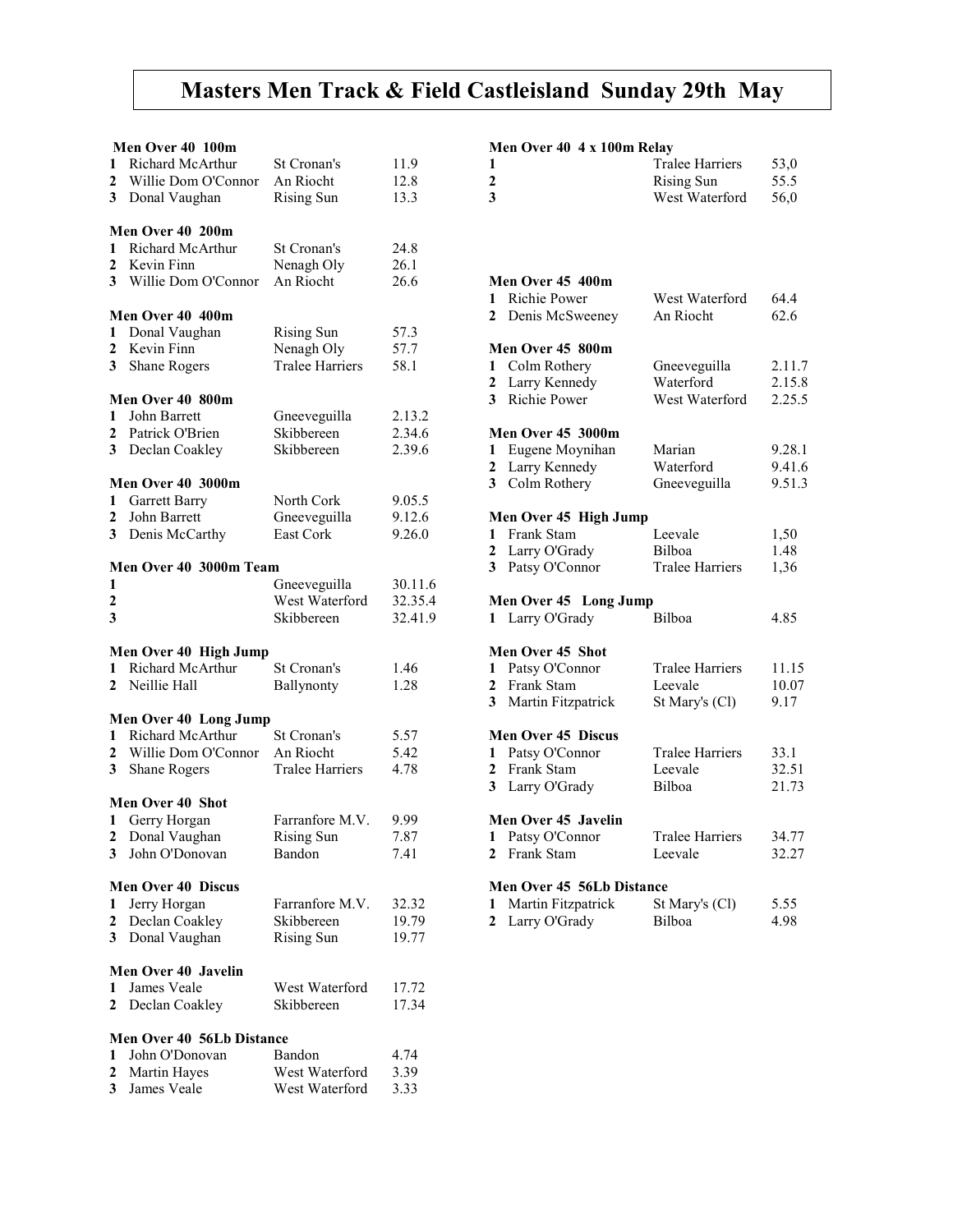### Masters Men Track & Field Castleisland Sunday 29th May (Cont)

#### $M_{on}$  Over 50 100m

| Men Over 50 100m               |                                                                                                                                                                                                                                                             |                                                                                                                                                                                                                      |  |  |
|--------------------------------|-------------------------------------------------------------------------------------------------------------------------------------------------------------------------------------------------------------------------------------------------------------|----------------------------------------------------------------------------------------------------------------------------------------------------------------------------------------------------------------------|--|--|
|                                |                                                                                                                                                                                                                                                             | 14,0                                                                                                                                                                                                                 |  |  |
| James O'Hare                   | Limerick                                                                                                                                                                                                                                                    | 15,1                                                                                                                                                                                                                 |  |  |
|                                |                                                                                                                                                                                                                                                             |                                                                                                                                                                                                                      |  |  |
|                                |                                                                                                                                                                                                                                                             |                                                                                                                                                                                                                      |  |  |
|                                |                                                                                                                                                                                                                                                             | 26.9                                                                                                                                                                                                                 |  |  |
|                                |                                                                                                                                                                                                                                                             | 29,0                                                                                                                                                                                                                 |  |  |
|                                |                                                                                                                                                                                                                                                             |                                                                                                                                                                                                                      |  |  |
|                                |                                                                                                                                                                                                                                                             | 30.5                                                                                                                                                                                                                 |  |  |
|                                |                                                                                                                                                                                                                                                             |                                                                                                                                                                                                                      |  |  |
|                                |                                                                                                                                                                                                                                                             |                                                                                                                                                                                                                      |  |  |
|                                |                                                                                                                                                                                                                                                             | 58.3                                                                                                                                                                                                                 |  |  |
| John Butler                    | <b>West Limerick</b>                                                                                                                                                                                                                                        | 61.0.                                                                                                                                                                                                                |  |  |
| John O'Riordan                 |                                                                                                                                                                                                                                                             | 61.6                                                                                                                                                                                                                 |  |  |
|                                |                                                                                                                                                                                                                                                             |                                                                                                                                                                                                                      |  |  |
|                                |                                                                                                                                                                                                                                                             |                                                                                                                                                                                                                      |  |  |
|                                |                                                                                                                                                                                                                                                             | 2.19.5                                                                                                                                                                                                               |  |  |
|                                |                                                                                                                                                                                                                                                             | 2.23.6                                                                                                                                                                                                               |  |  |
|                                |                                                                                                                                                                                                                                                             | 2.25.0                                                                                                                                                                                                               |  |  |
|                                |                                                                                                                                                                                                                                                             |                                                                                                                                                                                                                      |  |  |
|                                |                                                                                                                                                                                                                                                             |                                                                                                                                                                                                                      |  |  |
|                                |                                                                                                                                                                                                                                                             |                                                                                                                                                                                                                      |  |  |
|                                |                                                                                                                                                                                                                                                             | 9.41.6                                                                                                                                                                                                               |  |  |
|                                | Skibbereen                                                                                                                                                                                                                                                  | 9.51.7                                                                                                                                                                                                               |  |  |
|                                | West Waterford                                                                                                                                                                                                                                              | 10.41.5                                                                                                                                                                                                              |  |  |
|                                |                                                                                                                                                                                                                                                             |                                                                                                                                                                                                                      |  |  |
|                                |                                                                                                                                                                                                                                                             |                                                                                                                                                                                                                      |  |  |
|                                |                                                                                                                                                                                                                                                             | 4038.6                                                                                                                                                                                                               |  |  |
|                                |                                                                                                                                                                                                                                                             |                                                                                                                                                                                                                      |  |  |
|                                |                                                                                                                                                                                                                                                             |                                                                                                                                                                                                                      |  |  |
|                                |                                                                                                                                                                                                                                                             |                                                                                                                                                                                                                      |  |  |
| Men Over 50 High Jump          |                                                                                                                                                                                                                                                             |                                                                                                                                                                                                                      |  |  |
| Seamus Fox                     | Fanahan McSw                                                                                                                                                                                                                                                | 1.48                                                                                                                                                                                                                 |  |  |
| Patrick O'Riordan              | St Brendan's Ky                                                                                                                                                                                                                                             | 1,40                                                                                                                                                                                                                 |  |  |
| Liam O'Dwyer                   | Dundrum                                                                                                                                                                                                                                                     | 1.28                                                                                                                                                                                                                 |  |  |
|                                |                                                                                                                                                                                                                                                             |                                                                                                                                                                                                                      |  |  |
| Men Over 50 Long Jump          |                                                                                                                                                                                                                                                             |                                                                                                                                                                                                                      |  |  |
| Joe Gough                      | West Waterford                                                                                                                                                                                                                                              | 5.05                                                                                                                                                                                                                 |  |  |
| Seamus Fox                     | Fanahan McSw                                                                                                                                                                                                                                                | 4.55                                                                                                                                                                                                                 |  |  |
| Martin O'Sullivan              | Ballincollig                                                                                                                                                                                                                                                | 4,30                                                                                                                                                                                                                 |  |  |
|                                |                                                                                                                                                                                                                                                             |                                                                                                                                                                                                                      |  |  |
| Men Over 50 Shot               |                                                                                                                                                                                                                                                             |                                                                                                                                                                                                                      |  |  |
| Denis Brosnan                  |                                                                                                                                                                                                                                                             |                                                                                                                                                                                                                      |  |  |
|                                | Gneeveguilla                                                                                                                                                                                                                                                | 9.38                                                                                                                                                                                                                 |  |  |
| James O'Hare                   | Limerick                                                                                                                                                                                                                                                    | 8.08                                                                                                                                                                                                                 |  |  |
|                                |                                                                                                                                                                                                                                                             |                                                                                                                                                                                                                      |  |  |
| <b>Men Over 50 Discus</b>      |                                                                                                                                                                                                                                                             |                                                                                                                                                                                                                      |  |  |
| Denis Brosnan                  | Gneeveguilla                                                                                                                                                                                                                                                | 27.82                                                                                                                                                                                                                |  |  |
| Jack Dunlea                    | Farranfore M.V.                                                                                                                                                                                                                                             | 27.45                                                                                                                                                                                                                |  |  |
| James O'Hare                   | Limerick                                                                                                                                                                                                                                                    | 22.76                                                                                                                                                                                                                |  |  |
|                                |                                                                                                                                                                                                                                                             |                                                                                                                                                                                                                      |  |  |
| Men Over 50 Javelin            |                                                                                                                                                                                                                                                             |                                                                                                                                                                                                                      |  |  |
| Denis Brosnan                  | Gneeveguilla                                                                                                                                                                                                                                                | 30.14                                                                                                                                                                                                                |  |  |
| James O'Hare                   | Limerick                                                                                                                                                                                                                                                    | 26.33                                                                                                                                                                                                                |  |  |
| 3 Martin O'Sullivan            | Ballincollig                                                                                                                                                                                                                                                | 25,30                                                                                                                                                                                                                |  |  |
|                                |                                                                                                                                                                                                                                                             |                                                                                                                                                                                                                      |  |  |
| Men Over 50 56Lb Distance      |                                                                                                                                                                                                                                                             |                                                                                                                                                                                                                      |  |  |
| Jack Dunlea                    |                                                                                                                                                                                                                                                             |                                                                                                                                                                                                                      |  |  |
| Denis Brosnan                  | Farranfore M.V.                                                                                                                                                                                                                                             | 9.14                                                                                                                                                                                                                 |  |  |
|                                | Gneeveguilla                                                                                                                                                                                                                                                | 5.93                                                                                                                                                                                                                 |  |  |
| 3 <sup>1</sup><br>Liam O'Dwyer | Dundrum                                                                                                                                                                                                                                                     | 5.58                                                                                                                                                                                                                 |  |  |
|                                | Seamus Fox<br>Men Over 50 200m<br>Joe Gough<br>Seamus Fox<br>Con Kelleher<br>Men Over 50 400m<br>Joe Gough<br>Men Over 50 800m<br>Joe Gough<br>Martin O'Sullivan<br>John Butler<br><b>Men Over 50 3000m</b><br>Eamon McEvoy<br>Tommy Murphy<br>Con Kelleher | Fanahan McSw<br>West Waterford<br>Fanahan McSw<br>West Waterford<br>West Waterford<br><b>Rising Sun</b><br>West Waterford<br>Ballincollig<br>West Limerick<br>St Finbarr's<br>Men Over 50 3000m Team<br>Gneeveguilla |  |  |

| <b>IVICH OVCL 30 <math>\pm</math> A TOOIH INCIAY</b> |      |
|------------------------------------------------------|------|
| Cork                                                 | 54.9 |

#### Men Over 55 100m

| 1                | <b>Brendan Dennehy</b>                          | <b>Rising Sun</b>      | 12.6    |
|------------------|-------------------------------------------------|------------------------|---------|
| 2                | Donal Crowley                                   | <b>Tralee Harriers</b> | 14.2    |
| 3                | William O'Mahoney                               | Midleton               | 18.4    |
|                  |                                                 |                        |         |
|                  | Men Over 55 200m                                |                        |         |
| 1                | <b>Brendan Dennehy</b>                          | <b>Rising Sun</b>      | 25.9    |
| 2                | William O'Mahoney                               | Midleton               | 32.4    |
|                  |                                                 |                        |         |
|                  | Men Over 55 400m                                |                        |         |
| 1                | Jimmy Murray                                    | <b>Rising Sun</b>      | 66,0    |
| 2                | Donal Crowley                                   | <b>Tralee Harriers</b> | 69,7    |
| 3                | William O'Mahoney                               | Midleton               | 71,9    |
|                  |                                                 |                        |         |
|                  | Men Over 55 800m                                |                        | 2.37.8  |
| 1                | Jimmy Murray                                    | <b>Rising Sun</b>      |         |
| 2                | Don Desmond                                     | Rising Sun             | 2.44.6  |
| 3                | Eddie Cahalan                                   | Coolquill              | 2.46.6  |
|                  | <b>Men Over 55 3000m</b>                        |                        |         |
| 1                | Don Desmond                                     | <b>Rising Sun</b>      | 11.17.6 |
| 2                | <b>Bernard Collins</b>                          | Limerick               | 11.33.1 |
| 3                | Eddie Cahalan                                   | Coolquill              | 11.35.7 |
|                  |                                                 |                        |         |
|                  | Men Over 55 High Jump                           |                        |         |
| 1                | <b>Brendan Dennehy</b>                          | <b>Rising Sun</b>      | 1.36    |
| 2                | George Maguire                                  | Nenagh Oly             | 1.18    |
| 3                | Donal Crowley                                   | <b>Tralee Harriers</b> | 1.18    |
|                  |                                                 |                        |         |
| 1                | Men Over 55 Long Jump<br><b>Brendan Dennehy</b> | <b>Rising Sun</b>      | 4.98    |
|                  |                                                 | <b>Tralee Harriers</b> | 4.04    |
| 2                | Donal Crowley                                   |                        |         |
| 3                | William O'Mahoney                               | Midleton               | 3.82    |
|                  | Men Over 55 Shot                                |                        |         |
| 1                | Michael Kelly                                   | Nenagh Oly             | 9.51    |
| 2                | Joe Moloney                                     | Moy.C.Croo             | 8.36    |
| 3                | <b>Batt McHugh</b>                              | East Cork              | 7.31    |
|                  |                                                 |                        |         |
|                  | <b>Men Over 55 Discus</b>                       |                        |         |
| 1                | Padraig Fanning                                 | Tralee Harriers        | 30.29   |
| 2                | Michael Kelly                                   | Nenagh Oly             | 23.06   |
|                  | 3 Jimmy Murray                                  | Rising Sun             | 22.27   |
|                  | Men Over 55 Javelin                             |                        |         |
| 1                | Michael Kelly                                   | Nenagh Oly             | 31.69   |
| 2                | Joe Moloney                                     | Moy.C.Croo             | 12.73   |
|                  |                                                 |                        |         |
|                  | Men Over 55 56Lb Distance                       |                        |         |
| 1                | <b>Batt McHugh</b>                              | East Cork              | 7.89    |
| $\boldsymbol{2}$ | Gerry O' Connell                                | Marian                 | 7.68    |
| 3                | Michael Kelly                                   | Nenagh Oly             | 6.74    |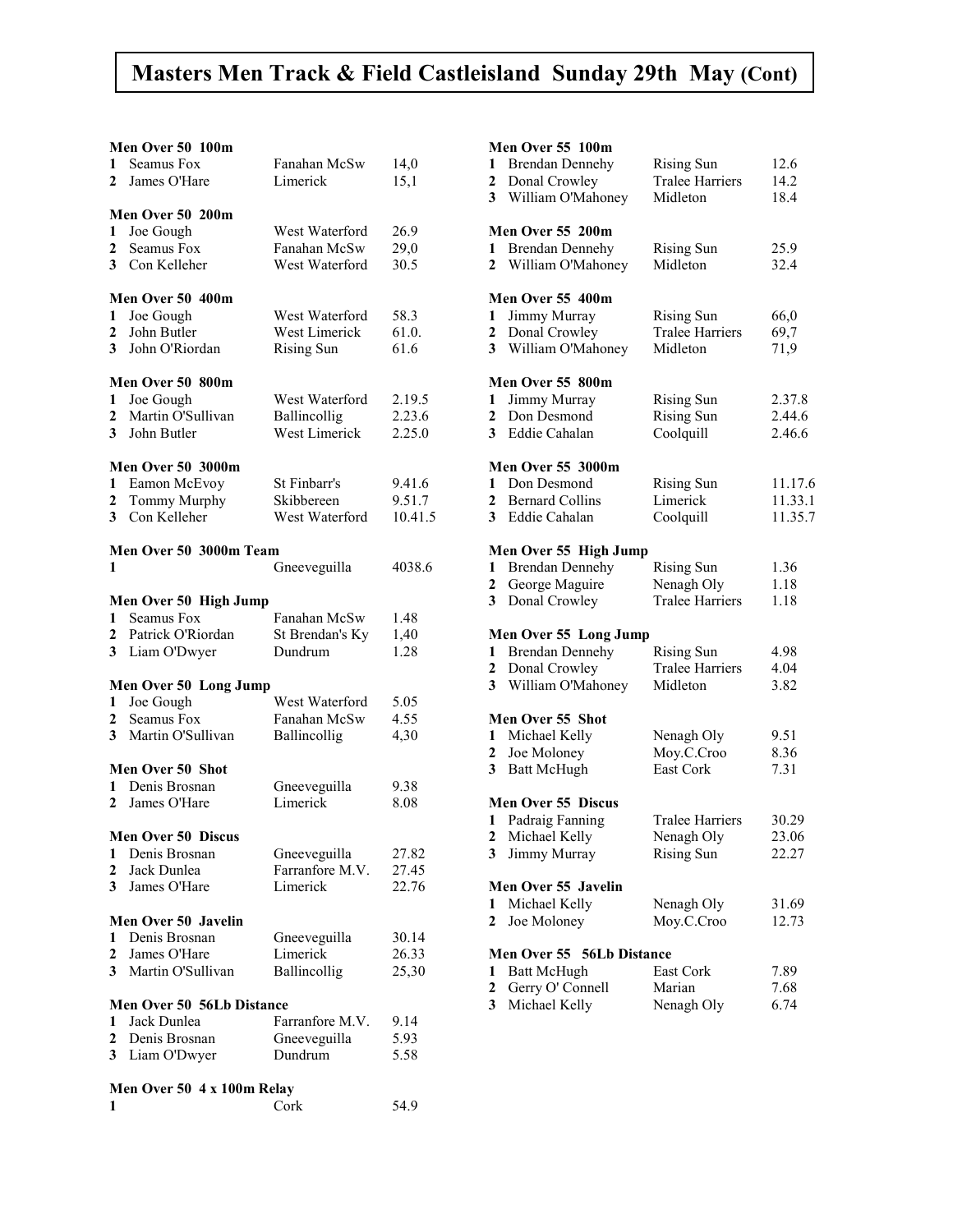### Masters Men Track & Field Castleisland Sunday 29th May (Cont)

|              | Men Over 60 100m                 |                   |         |
|--------------|----------------------------------|-------------------|---------|
| 1            | Con O'Donovan                    | <b>Rising Sun</b> | 13.4    |
| 2            | Jim O'Shea                       | Farranfore M.V.   | 14.3    |
| $\mathbf{3}$ | Lorcan Murphy                    | Iveragh           | 14.8    |
|              |                                  |                   |         |
|              | Men Over 60 200m                 |                   |         |
| 1            | Con O'Donovan                    | <b>Rising Sun</b> | 29.7    |
| 2            | Jim O'Shea                       | Farranfore M.V.   | 32.4    |
| 3            | Mike Browne                      | Gneeveguilla      | 37.0.   |
|              | Men Over 60 400m                 |                   |         |
| 1            | Joe McSweeney                    | Emerald           | 63.9    |
| $\mathbf{2}$ | Mike Browne                      | Gneeveguilla      | 81.9    |
|              |                                  |                   |         |
|              | Men Over 60 800m                 |                   |         |
| $\mathbf{1}$ | Mike Browne                      | Gneeveguilla      | 2.58.6  |
| $\mathbf{2}$ | George Webb                      | <b>Rising Sun</b> | 3.03.1  |
|              |                                  |                   |         |
|              | Men Over 60 3000m                |                   |         |
| 1            | Lorcan Murphy                    | Iveragh           | 12.31.9 |
| 2            | Mike Browne                      | Gneeveguilla      | 12.57.2 |
| 3            | George Webb                      | Rising Sun        | 13.01.5 |
|              | Men Over 60 High Jump            |                   |         |
| $\mathbf{1}$ | Jim O'Shea                       | Farranfore M.V.   | 1.34    |
|              |                                  |                   |         |
|              | Men Over 60 Long Jump            |                   |         |
| 1            | Joe McSweeney                    | Emerald           | 4,40    |
|              | 2 Con O'Donovan                  | <b>Rising Sun</b> | 4.39    |
| 3            | Jim O'Shea                       | Farranfore M.V.   | 3.99    |
|              |                                  |                   |         |
|              | Men Over 60<br>Shot              |                   |         |
| 1.           | Con O'Donovan                    | <b>Rising Sun</b> | 7,40    |
| $\mathbf{2}$ | Michael O'Sullivan               | An Riocht         | 7,12    |
|              | <b>Men Over 60 Discus</b>        |                   |         |
| 1            | Joe McSweeney                    | Emerald           | 28.39   |
|              |                                  |                   |         |
|              | Men Over 60 Javelin              |                   |         |
| 1            | Joe McSweeney                    | Emerald           | 29.03   |
| $\mathbf{2}$ | Jim O'Shea                       | Farranfore M.V.   | 17.79   |
|              |                                  |                   |         |
|              | <b>Men Over 60 28Lb Distance</b> |                   |         |
| 1            | Michael O'Sullivan               | An Riocht         | 5.22    |

|                                    | <b>Men Over 65 100m</b><br>1 Tony Buckley                | Gneeveguilla                      | 16.8         |
|------------------------------------|----------------------------------------------------------|-----------------------------------|--------------|
| Men Over 65 200m<br>1 Tony Buckley |                                                          | Gneeveguilla                      | 35.4         |
|                                    | Men Over 65 400m<br>1 Tony Buckley                       | Gneeveguilla                      | 80,0         |
|                                    | <b>Men Over 65 3000m</b><br>1 Tony Buckley               | Gneeveguilla                      | 12.46.3      |
|                                    | Men Over 65 High Jump<br>1 Michael O'Riordan             | Dundrum                           | 0.94         |
|                                    | Men Over 65 Long Jump<br>1 Michael O'Riordan             | Dundrum                           | 2.27         |
| 1<br>$\mathbf{2}$                  | Men Over 65 Shot<br>Martin McDonagh<br>Michael O'Riordan | <b>Tralee Harriers</b><br>Dundrum | 9.39<br>5.91 |
|                                    | Men Over 65 Discus<br>1 Martin McDonagh                  | <b>Tralee Harriers</b>            | 25.51        |
| $\mathbf{1}$                       | Men Over 65 Javelin<br>Martin McDonagh                   | <b>Tralee Harriers</b>            | 22.17        |
| 1                                  | <b>Men Over 65 28Lb Distance</b><br>Martin McDonagh      | <b>Tralee Harriers</b>            | 7.16         |
| 2                                  | Michael O'Riordan                                        | Dundrum                           | 6.58         |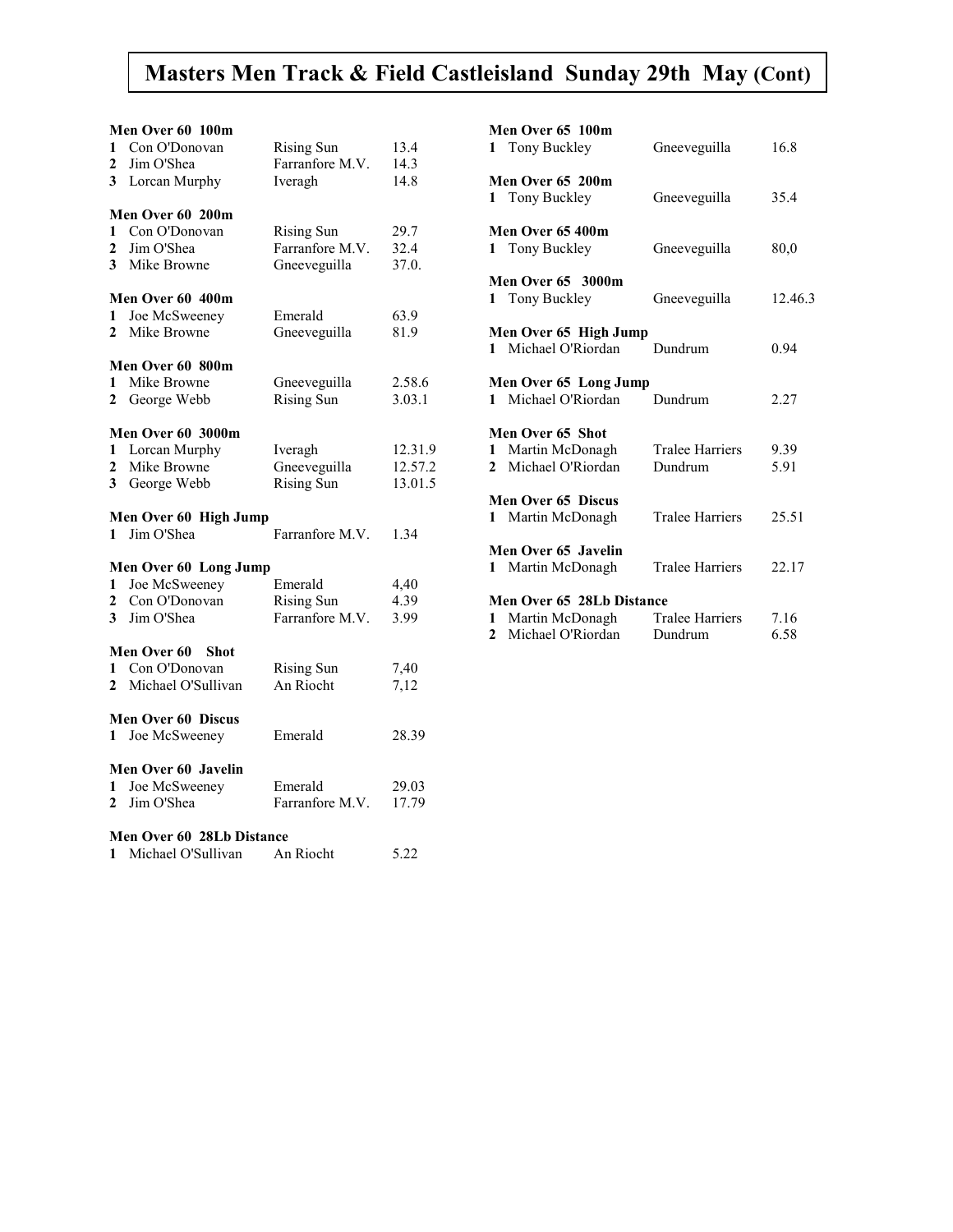### Masters Men Track & Field Castleisland Sunday 29th May (Cont)

|    | Men Over 70 400m<br>1 Willie Neenan                                    | Millstreet                           | 86,0                  |
|----|------------------------------------------------------------------------|--------------------------------------|-----------------------|
|    | Men Over 70 800m<br>1 Willie Neenan                                    | Millstreet                           | 3.11.2                |
|    | Men Over 70 High Jump<br>1 Michael O'Beirne                            | Dundrum                              | 0.94                  |
|    | Men Over 70 Long Jump<br>1 Michael O'Beirne Dundrum                    |                                      | 2.59                  |
|    | Men Over 70 Shot<br>1 Len Braham<br>2 Ed Mulcahy<br>3 Michael O'Beirne | Ind.Ck<br>Farranfore M.V.<br>Dundrum | 10.16<br>9.22<br>7.91 |
| 1. | <b>Men Over 70 Discus</b><br>Len Braham<br>2 Ed Mulcahy                | Ind.Ck<br>Farranfore M.V.            | 38,00<br>26.07        |

#### Men Over 70 Javelin

| 1 Ed Mulcahy                       | Farranfore M.V.                 | 21.45     |
|------------------------------------|---------------------------------|-----------|
| 2 Len Braham                       | Ind.Ck                          | 13.09     |
|                                    |                                 |           |
| <b>Men Over 70 28Lb Distance</b>   |                                 |           |
| 1 Len Braham                       | Ind.Ck                          | 9.7       |
| 2 Ed Mulcahy<br>3 Michael O'Beirne | Farranfore M.V. 8.05<br>Dundrum | 6.54      |
|                                    |                                 |           |
| <b>Men Over 75 100m</b>            |                                 |           |
| 1 Sean O'Sullivan                  | Rising Sun                      | 16.1      |
| 2 Michael Hayes                    | St Mary's (Cl)                  | 20.7      |
|                                    |                                 |           |
| <b>Men Over 75 200m</b>            |                                 |           |
| 1 Sean O'Sullivan                  | Rising Sun                      | 36.0.     |
| <b>Men Over 75 400m</b>            |                                 |           |
| 1 Sean O'Sullivan                  | Rising Sun                      | 94,3      |
|                                    |                                 |           |
| Men Over 75 Long Jump              |                                 |           |
| 1 Sean O'Sullivan                  | Rising Sun                      | 3.33      |
|                                    |                                 |           |
| Men Over 75 Shot                   |                                 |           |
| 1 Michael Hayes                    | St Mary's (Cl)                  | 8,20      |
| <b>Men Over 75 Discus</b>          |                                 |           |
| 1 Michael Hayes                    | St Mary's (Cl)                  | 20.13     |
|                                    |                                 |           |
| <b>Men Over 80 Shot</b>            |                                 |           |
| 1 Denis Howard                     | Rising Sun                      | 6,42      |
| <b>Men Over 80 Discus</b>          |                                 |           |
| 1 Denis Howard                     | Rising Sun                      | 18.46     |
|                                    |                                 |           |
| <b>Men Over80 28Lb Distance</b>    |                                 |           |
| 1 Denis Howard                     | <b>Rising Sun</b>               | 6.45 N.R. |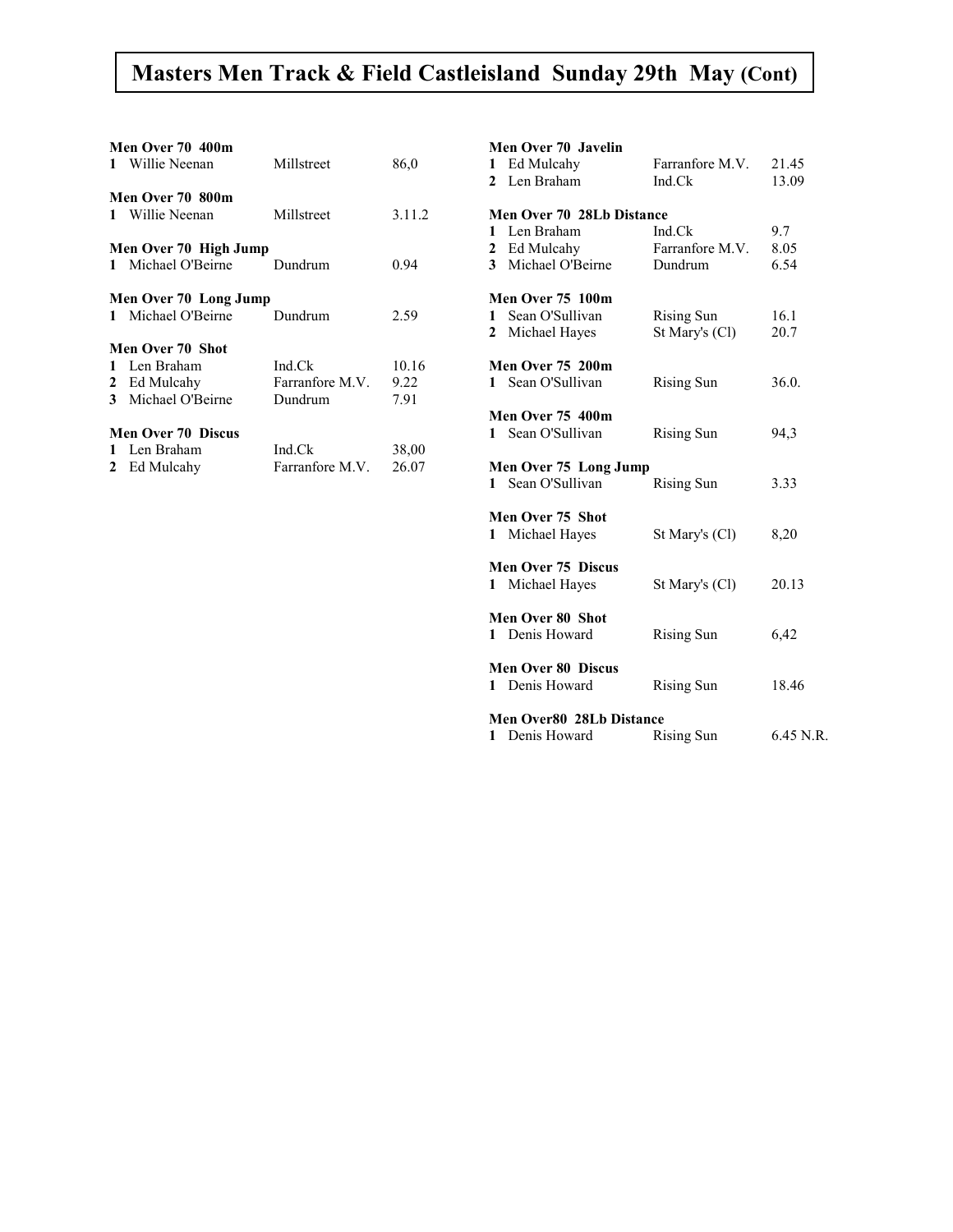### Masters Women Track & Field Castleisland Sunday 29th May

#### Women Over 35 100m

|                         | women Over 33 Tuum           |                            |                  |
|-------------------------|------------------------------|----------------------------|------------------|
| 1                       | Liz McCarthy Coomey          | Bandon                     | 13.5             |
| $\overline{2}$          | Sandra Brazil White          | West Waterford             | 13.8             |
| 3                       | Mairead Flynn                | West Waterford             | 15.4             |
|                         |                              |                            |                  |
|                         |                              |                            |                  |
|                         | Women Over 35 200m           |                            |                  |
| 1                       | Sandra Brazil White          | West Waterford             | 30.7             |
| $\mathbf{2}$            | Ann Dunford                  | West Waterford             | 33.7             |
| 3                       | Martina Ryan                 | West Waterford             | 34.2             |
|                         |                              |                            |                  |
|                         | Women Over 35 800m           |                            |                  |
|                         |                              |                            |                  |
| 1                       | Margo Dinan                  | St Finbarr's               | 2.31.2           |
| $\overline{2}$          | Carmel McCarthy Crowley      |                            | Bandon           |
|                         | 2.41.7                       |                            |                  |
| 3                       | Sandra Lambe                 | Gneeveguilla               | 2.50.1           |
|                         |                              |                            |                  |
|                         | Women Over 35 3000m          |                            |                  |
|                         |                              |                            | Bandon           |
| 1                       | Carmel McCarthy Crowley      |                            |                  |
|                         | 10.57.5                      |                            |                  |
| 2                       | Sandra Lambe                 | Gneeveguilla               | 12.20.3          |
| 3                       | Mairead Flynn                | West Waterford             | 12.59.9          |
|                         |                              |                            |                  |
|                         | Women Over 35 3000m Team     |                            |                  |
| 1                       |                              | St Finbarr's               | 37:34:20         |
| $\boldsymbol{2}$        |                              | Gneeveguilla               | 38:32:50         |
|                         |                              |                            |                  |
| 3                       |                              | West Waterford             | 40:50:00         |
|                         |                              |                            |                  |
|                         | Women Over 35 High Jump      |                            |                  |
| 1                       | Liz McCarthy Coomey Bandon   |                            | 1.36             |
|                         |                              |                            |                  |
|                         | Women Over 35 Long Jump      |                            |                  |
| 1                       | Liz McCarthy Coomey Bandon   |                            | 4.51             |
|                         |                              |                            |                  |
| 2                       | Josephine Hickey             | Gneeveguilla               | 4.35             |
| $\overline{\mathbf{3}}$ | Sandra Brazil White          | West Waterford             | 3.81             |
|                         |                              |                            |                  |
|                         | <b>Women Over 35 Shot</b>    |                            |                  |
| 1                       | Shelia Fitzpatrick           | Gneeveguilla               | 9,10             |
| $\mathbf{2}$            | Josephine Hickey             | Gneeveguilla               | 8.49             |
|                         |                              |                            |                  |
|                         | <b>Women Over 35 Discus</b>  |                            |                  |
|                         |                              |                            |                  |
| 1                       | Shelia Fitzpatrick           | Gneeveguilla               | 23,70            |
|                         |                              |                            |                  |
|                         |                              |                            |                  |
|                         | Women Over 35 Javelin        |                            |                  |
| 1                       |                              |                            |                  |
|                         | Shelia Fitzpatrick           | Gneeveguilla               | 19.34            |
| 2                       | Martina Ryan                 | West Waterford             | 15.03            |
|                         |                              |                            |                  |
|                         | <b>Women Over 35 Hammer</b>  |                            |                  |
| 1                       | Shelia Fitzpatrick           | Gneeveguilla               | 23.69            |
| $\mathbf{2}$            | Liz McCarthy Coomey Bandon   |                            |                  |
| 3                       | Ann Dunford                  | West Waterford             | 9.11             |
|                         |                              |                            |                  |
|                         |                              |                            |                  |
|                         | Women Over 35 4 x 100m Relay |                            |                  |
| 1                       |                              | West Waterford A           | 1.02.8           |
| 2<br>3                  |                              | Bandon<br>West Waterford B | 1.03.7<br>1.17.8 |

#### Women Over  $40 \t 100$ m<br> $1 \t \text{A ones Hurlay}$

|                         | Women Over 40 100m               |                |         |
|-------------------------|----------------------------------|----------------|---------|
| 1                       | <b>Agnes Hurley</b>              | Grange Fermoy  | 14.4    |
| $\overline{\mathbf{c}}$ | Maura Flynn                      | Gneeveguilla   | 15.5    |
|                         | Priscilla O'Sullivan             | Skibbereen     |         |
| 3                       |                                  |                | 15.7    |
|                         | Women Over 40 200m               |                |         |
| 1                       | <b>Agnes Hurley</b>              | Grange Fermoy  | 32.2    |
| $\overline{\mathbf{c}}$ | Eilis Ni Haodha                  | West Waterford | 34.8    |
|                         |                                  |                |         |
|                         | Women Over 40 800m               |                |         |
| 1                       | Caroline Murphy                  | Gneeveguilla   | 2.50.5  |
| $\overline{\mathbf{c}}$ | Regina Burton                    | St Finbarr's   | 2.54.2  |
| 3                       | Maura Flynn                      | Gneeveguilla   | 3.13.8  |
|                         |                                  |                |         |
|                         | Women Over 40 3000m              |                |         |
| 1                       | Caroline Murphy                  | Gneeveguilla   | 12.14.2 |
| 2                       | Regina Burton                    | St Finbarr's   | 12.15.4 |
| 3                       | Josie O'Chuirinn                 | West Waterford | 12.58.8 |
|                         |                                  |                |         |
|                         | <b>Women Over 40 Long Jump</b>   |                |         |
| 1                       | <b>Agnes Hurley</b>              | Grange Fermoy  | 3.69    |
| $\overline{\mathbf{c}}$ | Eilis Ni Haodha                  | West Waterford | 3.42    |
| 3                       | Maureen Glanton                  | Skibbereen     | 3.34    |
|                         | Women Over 40 Shot               |                |         |
| 1                       | Priscilla O'Sullivan             |                |         |
|                         |                                  | Skibbereen     | 7.94    |
| 2                       | Marie O'Leary                    | An Riocht      | 7.44    |
| 3                       | Maureen Glanton                  | Skibbereen     | 7.18    |
|                         | <b>Women Over 40 Discus</b>      |                |         |
| 1                       | Priscilla O'Sullivan             | Skibbereen     | 20.92   |
| 2                       | Maureen Glanton                  | Skibbereen     | 20.68   |
| 3                       | Marie O'Leary                    | An Riocht      | 20.34   |
|                         |                                  |                |         |
|                         | Women Over 40 Javelin            |                |         |
| 1                       | Maureen Glanton                  | Skibbereen     | 16.78   |
| 2                       | Priscilla O'Sullivan             | Skibbereen     | 16.42   |
| 3                       | Marie O'Leary                    | An Riocht      | 13.15   |
|                         |                                  |                |         |
|                         | Women Over 40 Inter County 4X100 |                |         |
| 1                       |                                  | Cork B         | 1.12.7  |
| 2                       |                                  | Cork C         | 1.17.6  |
| 3                       |                                  | Cork A         | 1.19.4  |
|                         |                                  |                |         |
|                         |                                  |                |         |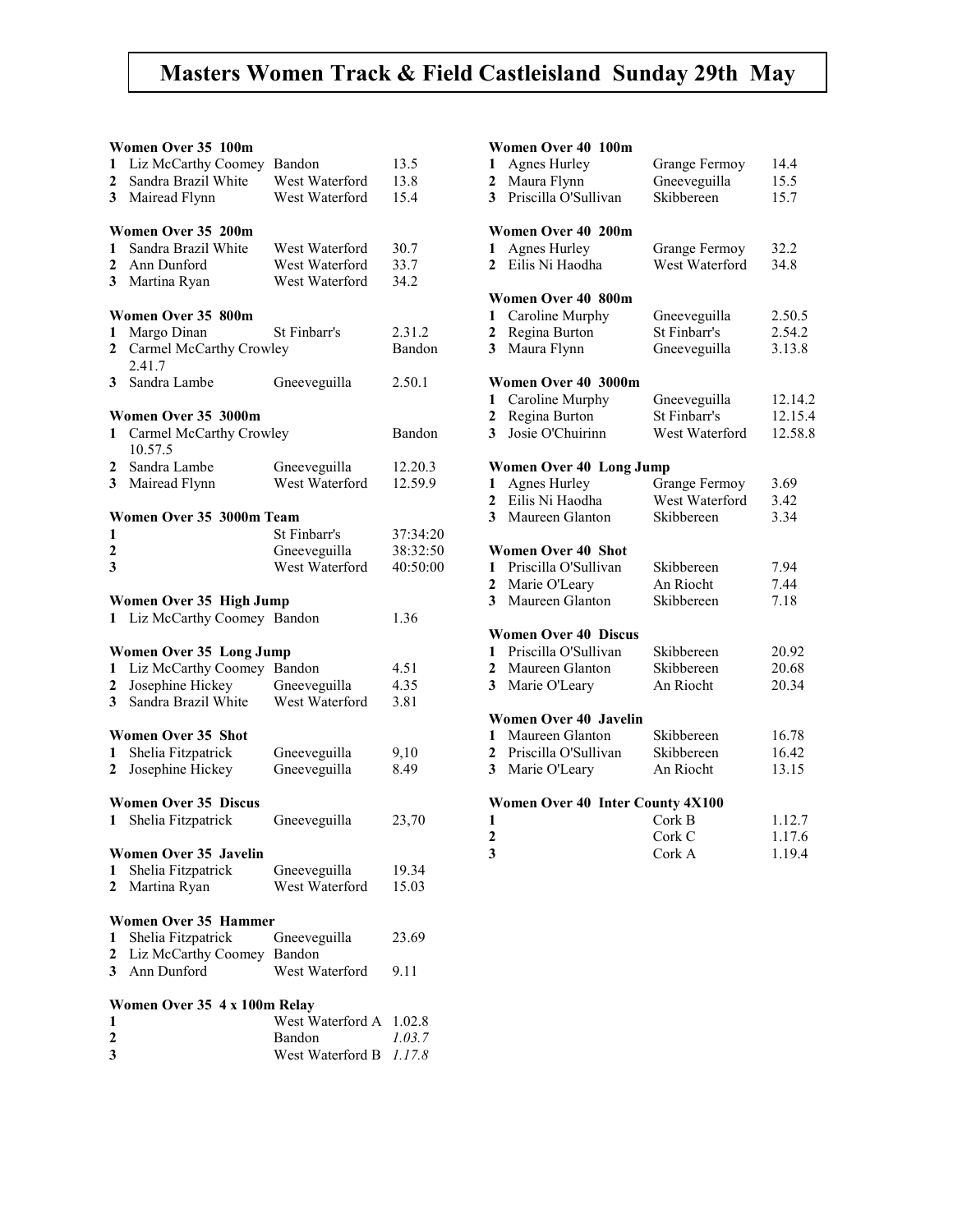### Masters Women Track & Field Castleisland Sunday 29th May (Cont)

| 1<br>2<br>3       | Women Over 45 100m<br>Ann Kelly Crowley<br>Marie Walsh<br>Ebhana Finnegan                   | Bandon<br>An Riocht<br><b>Rising Sun</b>               | 15.4<br>15.8<br>16.1          |
|-------------------|---------------------------------------------------------------------------------------------|--------------------------------------------------------|-------------------------------|
| 1<br>2<br>3       | Women Over 45 200m<br>Cushla Murphy Hehir<br>Marie Walsh<br>Ebhana Finnegan                 | Marian<br>An Riocht<br><b>Rising Sun</b>               | 32.7<br>34.4<br>35.8          |
| 1                 | Women Over 45 800m<br>Cushla Murphy Hehir                                                   | Marian                                                 | 2.43.7                        |
| 1<br>2            | Women Over 45 3000m<br>Joan Hough<br>Jacinta Shields                                        | St Finbarr's<br>West Waterford                         | 11.32.4<br>16.41.3            |
| 1<br>$\mathbf{2}$ | <b>Women Over 45 Long Jump</b><br>Ann Ladden<br>Ann Kelly Crowley                           | Farranfore M.V.<br>Bandon                              | 3.84<br>3.38                  |
| 1<br>2<br>3       | <b>Women Over 45 Shot</b><br>Margaret Ahern<br>Ruth Murray<br>Jacinta Shields               | Fanahan McSw<br><b>Rising Sun</b><br>West Waterford    | 6,30<br>5,98<br>4,85          |
| 1<br>2<br>3       | <b>Women Over 45 Discus</b><br>Ruth Murray<br>Margaret Ahern<br>Ann Ladden                  | <b>Rising Sun</b><br>Fanahan McSw<br>Farranfore M.V.   | 22.33<br>19.44<br>12.63       |
| 1<br>$\mathbf{2}$ | <b>Women Over 45 Javelin</b><br>Ebhana Finnegan<br>Jacinta Shields                          | <b>Rising Sun</b><br>West Waterford                    | 10,60<br>7.25                 |
| 1<br>2<br>3       | <b>Women Over 45 Hammer</b><br>Ebhana Finnegan<br>Margaret Ahern<br>Ruth Murray             | <b>Rising Sun</b><br>Fanahan McSw<br><b>Rising Sun</b> | 18.26<br>16.96<br>16.73       |
| 1<br>2            | Women Over 50 200m<br>Carmel Mac Domhnaill West Limerick<br>Joan O' Sullivan                | Gneeveguilla                                           | 36.5<br>47.5                  |
| 1<br>2<br>3       | Women Over 50 800m<br>Carmel Mac Domhnaill West Limerick<br>Marion Lyons<br>Joan O'Sullivan | St Finbarr's<br>Gneeveguilla                           | 2.57.9<br>3.11.5<br>4.20.5    |
| 1<br>2<br>3       | Women Over 50 3000m<br>Marion Lyons<br>Joan O'Sullivan<br>Mary O'Donoghue                   | St Finbarr's<br>Gneeveguilla<br>Gneeveguilla           | 13.40.4<br>17.57.7<br>19.01.3 |

| Women Over 50 Long Jump<br>Marie Coughlan<br>$\mathbf{1}$                              | Kilmihil                                         |                      |  |
|----------------------------------------------------------------------------------------|--------------------------------------------------|----------------------|--|
| <b>Women Over 50 Shot</b><br>1 Marie Coughlan<br>Hannah O'Sullivan<br>$\mathbf{2}$     | Kilmihil<br>An Riocht                            | 5,50<br>4,31         |  |
| <b>Women Over 50 Discus</b><br>Marie Coughlan<br>1<br>Joan O' Sullivan<br>$\mathbf{2}$ | Kilmihil<br>Gneeveguilla                         | 13.89<br>13.58       |  |
| <b>Women Over 50 Javelin</b><br>1 Hannah O' Sullivan                                   | An Riocht                                        | 7.07                 |  |
| Women Over 50 Hammer<br>1 Marie Coughlan                                               | Kilmihil                                         | 14.15                |  |
| Women Over 55 100m<br><b>Brid McCullough</b><br>1                                      | Ennis Track                                      | 17.9                 |  |
| Women Over 55 200m<br>1 Brid McCullough                                                | Ennis Track                                      | 40.2                 |  |
| Women Over 55 800m<br>1 Brid McCullough                                                | <b>Ennis Track</b>                               | 3.41.2               |  |
| Women Over 55 3000m<br><b>Brid McCullough</b><br>1                                     | Ennis Track                                      | 15.55.2              |  |
| Women Over 60 100m<br>Mary Barry<br>1                                                  | Grange Fermoy                                    | 19.3                 |  |
| Women Over 60 200m<br>1 Terri Gough<br>Mary Barry<br>2<br>Maggie Dunne<br>3            | West Waterford<br>Grange Fermoy<br>Grange Fermoy | 41.6<br>43.7<br>47.1 |  |
| Women Over 60 800m<br>Maggie Dunne<br>1<br>Mary Barry<br>2                             | Grange Fermoy<br><b>Grange Fermoy</b>            | 3.47.3<br>4.45.0     |  |
| Women Over 60 3000m<br>Maggie Dunne<br>1<br>2<br>Terri Gough                           | Grange Fermoy<br>West Waterford                  | 14.33.4<br>15.35.7   |  |
| Women Over 60 Long Jump<br>1 Mary Barry                                                | Grange Fermoy                                    | 2.48                 |  |
| <b>Women Over 60 Shot</b><br>1 Terri Gough                                             | West Waterford                                   | 6.15                 |  |
| <b>Women Over 60 Hammer</b><br>Terri Gough<br>1                                        | West Waterford                                   | 14.64                |  |
| Women Over 65 100m<br>Pam Buckley<br>1                                                 | St Finbarr's                                     | 22.9                 |  |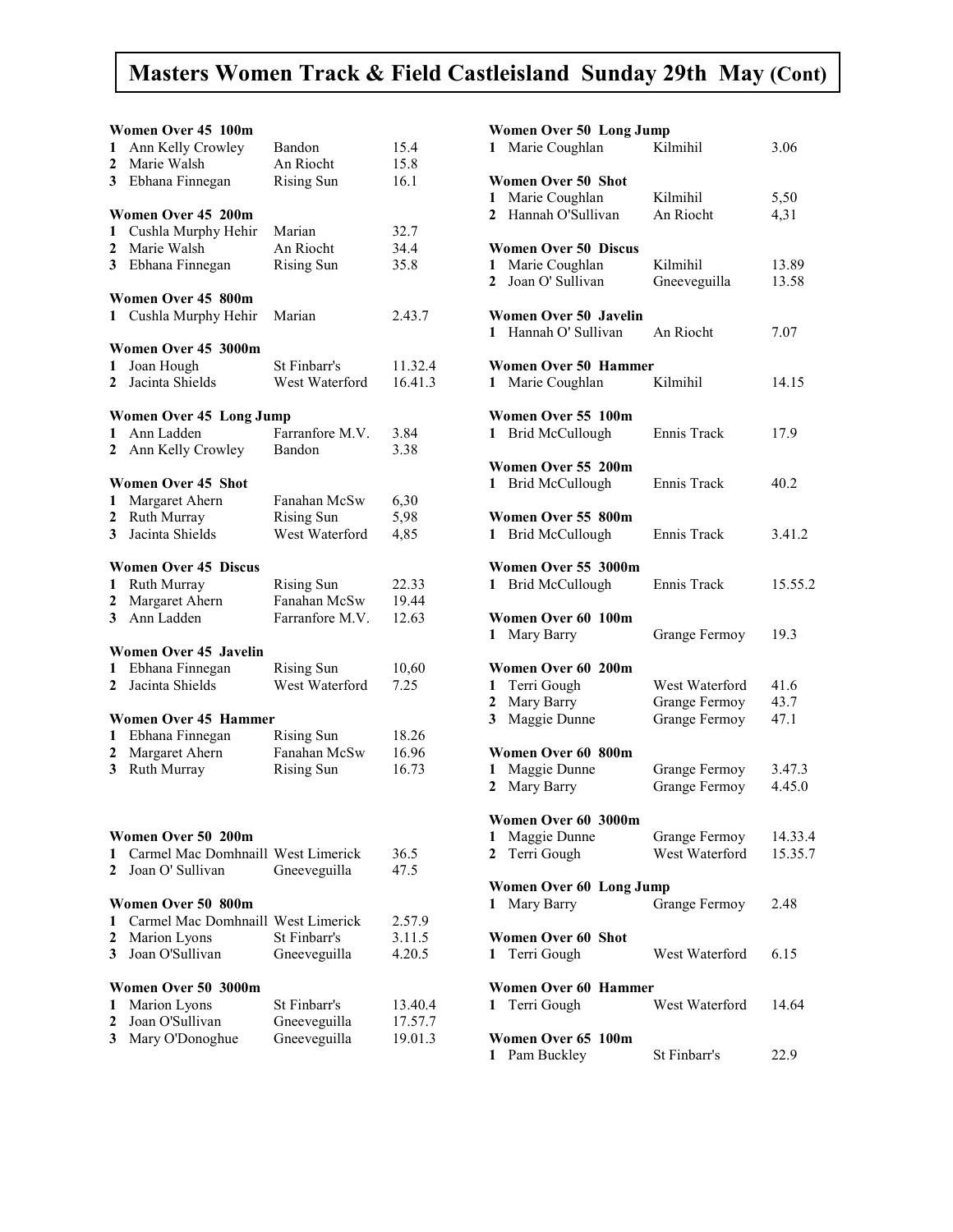## Senior Points Table

| Place                   | <b>Club</b>               | Gold             | <b>Silver</b>           | <b>Bronze</b>           | <b>Total</b>     | <b>Points</b>            |
|-------------------------|---------------------------|------------------|-------------------------|-------------------------|------------------|--------------------------|
| 1                       | Ferrybank                 | 5                | $\tau$                  | 1                       | 13               | 35                       |
| $\overline{\mathbf{c}}$ | Leevale                   | $\overline{7}$   | $\overline{\mathbf{3}}$ | $\overline{\mathbf{3}}$ | 13               | 32                       |
| 3                       | Belgooly                  | $\overline{3}$   | $\overline{4}$          | $\overline{4}$          | 11               | 24                       |
| $\overline{\mathbf{4}}$ | <b>Tralee Harriers</b>    | $\overline{3}$   | 3                       | 3                       | $\boldsymbol{9}$ | 21                       |
| 5                       | West Waterford            | $\overline{2}$   | $\overline{2}$          | $\boldsymbol{0}$        | $\overline{4}$   | 9                        |
| 5                       | Crusaders                 | $\mathbf{1}$     | $\overline{c}$          | $\mathbf{1}$            | $\overline{4}$   | $\mathbf{9}$             |
| 5                       | Youghal                   | $\mathbf{1}$     | $\mathbf{1}$            | 3                       | 5                | 9                        |
| 8                       | Carrick on Suir           | $\overline{2}$   | $\boldsymbol{0}$        | $\boldsymbol{0}$        | $\overline{2}$   | $\,8\,$                  |
| 8                       | Marian                    | $\overline{2}$   | $\boldsymbol{0}$        | $\boldsymbol{0}$        | $\overline{2}$   | $\,$ $\,$                |
| 8                       | Carraig na Bhfear         | $\overline{2}$   | $\boldsymbol{0}$        | $\boldsymbol{0}$        | $\overline{2}$   | $\,8\,$                  |
| 8                       | Old Abbey                 | $\mathbf{1}$     | 1                       | $\overline{2}$          | $\overline{4}$   | $\,8\,$                  |
| 12                      | Togher                    | $\overline{2}$   | $\mathbf{1}$            | $\overline{2}$          | 5                | 6                        |
| 13                      | Ballynonty                | $\mathbf{1}$     | $\mathbf{1}$            | $\boldsymbol{0}$        | $\overline{2}$   | $\sqrt{5}$               |
| 13                      | Slieveardagh              | $\mathbf{0}$     | $\mathbf{1}$            | $\overline{\mathbf{3}}$ | $\overline{4}$   | 5                        |
| 13                      | Gneeveguilla              | 1                | $\overline{2}$          | $\mathbf{1}$            | $\overline{4}$   | 5                        |
| 16                      | Wexford                   | $\mathbf{1}$     | $\boldsymbol{0}$        | $\boldsymbol{0}$        | $\mathbf{1}$     | $\overline{4}$           |
| 16                      | W.A.S.F                   | 1                | $\boldsymbol{0}$        | $\boldsymbol{0}$        | $\mathbf{1}$     | $\overline{4}$           |
| 16                      | Limerick                  | 1                | $\mathbf{0}$            | $\boldsymbol{0}$        | $\mathbf{1}$     | $\overline{\mathcal{L}}$ |
| 16                      | An Riocht                 | 1                | $\boldsymbol{0}$        | $\boldsymbol{0}$        | $\mathbf{1}$     | $\overline{4}$           |
| 16                      | East Cork                 | $\mathbf{1}$     | $\mathbf{1}$            | $\boldsymbol{0}$        | $\overline{2}$   | $\overline{4}$           |
| 21                      | Templemore                | $\boldsymbol{0}$ | 1                       | $\boldsymbol{0}$        | $\mathbf{1}$     | $\overline{2}$           |
| 21                      | Dunboyne                  | $\mathbf{0}$     | $\mathbf{1}$            | $\boldsymbol{0}$        | $\mathbf{1}$     | $\overline{2}$           |
| 21                      | <b>Clonliffe Harriers</b> | $\boldsymbol{0}$ | $\mathbf{1}$            | $\boldsymbol{0}$        | $\mathbf 1$      | $\overline{2}$           |
| 21                      | Spa Muckross              | $\mathbf{1}$     | $\boldsymbol{0}$        | $\boldsymbol{0}$        | $\mathbf{1}$     | $\overline{2}$           |
| 21                      | Bandon                    | $\boldsymbol{0}$ | $\boldsymbol{0}$        | $\overline{2}$          | $\overline{2}$   | $\overline{2}$           |
| 21                      | Donoughmore               | $\boldsymbol{0}$ | $\mathbf{1}$            | $\boldsymbol{0}$        | $\mathbf{1}$     | $\overline{2}$           |
| 27                      | Borrisokane               | $\mathbf{1}$     | $\boldsymbol{0}$        | $\boldsymbol{0}$        | $\mathbf 1$      | $\mathbf{1}$             |
| 27                      | Iveragh                   | $\boldsymbol{0}$ | $\boldsymbol{0}$        | 1                       | $\mathbf{1}$     | 1                        |
| 27                      | Ky Ib N Clare             | $\boldsymbol{0}$ | $\boldsymbol{0}$        | 1                       | $\mathbf{1}$     | $\mathbf{1}$             |
| 27                      | Ennis Track               | $\boldsymbol{0}$ | $\boldsymbol{0}$        | $\mathbf{1}$            | $\mathbf{1}$     | 1                        |
| 27                      | Rising Sun                | $\boldsymbol{0}$ | $\mathbf{1}$            | $\boldsymbol{0}$        | $\mathbf{1}$     | $\mathbf{1}$             |
| 27                      | <b>Blarney Innis</b>      | $\mathbf{0}$     | $\overline{0}$          | $\mathbf{1}$            | $\mathbf{1}$     | $\mathbf{1}$             |
| 27                      | <b>Bantry</b>             | $\boldsymbol{0}$ | $\boldsymbol{0}$        | $\mathbf{1}$            | $\mathbf{1}$     | $\mathbf{1}$             |
| 27                      | Ballincollig              | $\boldsymbol{0}$ | $\overline{0}$          | $\mathbf{1}$            | $\mathbf{1}$     | $\mathbf{1}$             |
| $\boldsymbol{l}$        | <b>Cork</b>               | 17               | 13                      | 19                      | 49               | 99                       |
| $\overline{2}$          | <b>Waterford</b>          | $\boldsymbol{7}$ | 9                       | $\boldsymbol{l}$        | 17               | 44                       |
| $\boldsymbol{\beta}$    | Kerry                     | 6                | $\overline{5}$          | $\mathfrak{s}$          | 16               | 33                       |
| $\boldsymbol{4}$        | <b>Tipperary</b>          | $\boldsymbol{4}$ | $\mathfrak{z}$          | $\mathfrak{z}$          | 10               | 21                       |
| 5                       | <b>Clare</b>              | $\overline{2}$   | $\pmb{\theta}$          | $\overline{2}$          | $\boldsymbol{4}$ | 10                       |
| 6                       | <b>Limerick</b>           | $\boldsymbol{l}$ | $\pmb{\theta}$          | $\pmb{\theta}$          | $\boldsymbol{l}$ | $\boldsymbol{4}$         |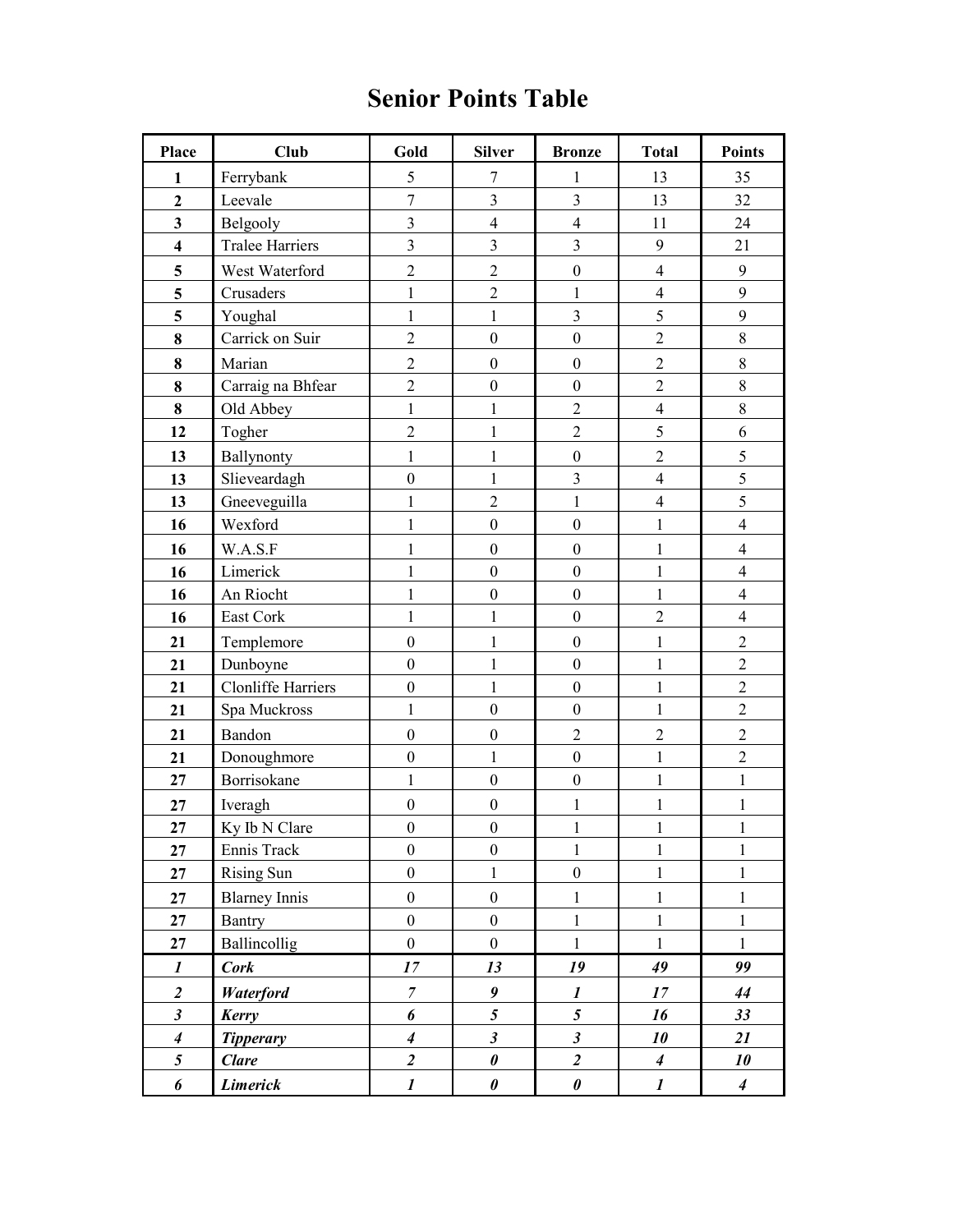## Junior Points Table

| <b>Place</b>            | <b>Club</b>            | Gold                    | <b>Silver</b>           | <b>Bronze</b>           | <b>Total</b>            | <b>Points</b>           |
|-------------------------|------------------------|-------------------------|-------------------------|-------------------------|-------------------------|-------------------------|
| 1                       | Ferrybank              | 10                      | 11                      | $\mathbf{3}$            | 24                      | 61                      |
| $\overline{2}$          | Belgooly               | 5                       | $\mathbf{1}$            | $\mathbf{3}$            | 9                       | 25                      |
| 3                       | West Waterford         | $\overline{\mathbf{4}}$ | 3                       | $\mathbf{1}$            | $\bf 8$                 | 23                      |
| $\overline{\mathbf{4}}$ | Leevale                | 5                       | $\mathbf{2}$            | $\mathbf{1}$            | $\bf 8$                 | 21                      |
| 5                       | Farranfore M.V.        | $\overline{\mathbf{4}}$ | $\overline{2}$          | $\bf{0}$                | 6                       | 17                      |
| 6                       | <b>Tralee Harriers</b> | $\mathbf{1}$            | $\overline{\mathbf{4}}$ | $\overline{\mathbf{4}}$ | 9                       | 15                      |
| $\boldsymbol{7}$        | Galway City H.         | $\overline{2}$          | $\bf{0}$                | $\mathbf{1}$            | $\overline{\mathbf{3}}$ | $\boldsymbol{9}$        |
| $\overline{7}$          | Ennis Track            | $\mathbf{1}$            | $\overline{2}$          | $\mathbf{1}$            | $\overline{\mathbf{4}}$ | $\boldsymbol{9}$        |
| $\overline{7}$          | Youghal                | $\bf{0}$                | $\overline{\mathbf{3}}$ | $\mathbf{3}$            | 6                       | 9                       |
| 10                      | Bandon                 | $\mathbf{1}$            | $\mathbf{1}$            | $\mathbf{1}$            | $\mathbf{3}$            | $\overline{7}$          |
| 10                      | Old Abbey              | $\mathbf{1}$            | $\mathbf{1}$            | $\mathbf{1}$            | $\overline{\mathbf{3}}$ | $\overline{7}$          |
| 10                      | Togher                 | $\mathbf{1}$            | $\mathbf{1}$            | $\mathbf{1}$            | $\mathbf{3}$            | $\overline{7}$          |
| 10                      | Carraig na Bhfear      | $\bf{0}$                | $\mathbf{3}$            | $\mathbf{1}$            | $\overline{\mathbf{4}}$ | $\overline{7}$          |
| 14                      | Slieveardagh           | $\mathbf{1}$            | $\bf{0}$                | $\overline{2}$          | $\overline{\mathbf{3}}$ | 6                       |
| 15                      | An Riocht              | $\mathbf{1}$            | $\mathbf{1}$            | $\bf{0}$                | $\overline{2}$          | 5                       |
| 15                      | Lios Tuathail          | $\mathbf{1}$            | $\mathbf{1}$            | $\mathbf 2$             | $\overline{\mathbf{4}}$ | 5                       |
| 15                      | Spa Muckross           | $\mathbf{1}$            | $\bf{0}$                | $\mathbf{1}$            | $\overline{2}$          | 5                       |
| 18                      | Newbridge              | $\mathbf{1}$            | $\bf{0}$                | $\bf{0}$                | $\mathbf{1}$            | $\overline{\mathbf{4}}$ |
| 19                      | Duhallow               | $\bf{0}$                | $\bf{0}$                | $\mathbf{3}$            | $\mathbf{3}$            | $\mathbf{3}$            |
| 20                      | Dooneen                | $\mathbf{1}$            | $\bf{0}$                | $\bf{0}$                | $\mathbf{1}$            | $\overline{2}$          |
| 20                      | St Mary's (Lk)         | $\bf{0}$                | $\mathbf{1}$            | $\bf{0}$                | $\mathbf{1}$            | $\boldsymbol{2}$        |
| 20                      | Ky Ib N Clare          | $\bf{0}$                | $\mathbf{1}$            | $\bf{0}$                | $\mathbf{1}$            | $\overline{2}$          |
| 20                      | Ballincollig           | $\bf{0}$                | $\mathbf{1}$            | $\bf{0}$                | $\mathbf{1}$            | $\mathbf{2}$            |
| 20                      | Glenbower              | $\bf{0}$                | $\mathbf{1}$            | $\bf{0}$                | $\mathbf{1}$            | $\mathbf{2}$            |
| 20                      | <b>Blarney Innis</b>   | $\bf{0}$                | $\bf{0}$                | $\overline{2}$          | $\overline{2}$          | $\overline{2}$          |
| 26                      | Borrisokane            | $\bf{0}$                | $\bf{0}$                | $\mathbf{1}$            | $\mathbf{1}$            | $\mathbf{1}$            |
| 26                      | Emerald                | $\bf{0}$                | $\bf{0}$                | $\mathbf{1}$            | $\mathbf{1}$            | $\mathbf{1}$            |
| 26                      | Limerick               | $\bf{0}$                | $\bf{0}$                | $\mathbf{1}$            | $\mathbf{1}$            | $\mathbf{1}$            |
| 26                      | <b>Grange Fermoy</b>   | $\bf{0}$                | $\bf{0}$                | $\mathbf{1}$            | $\mathbf{1}$            | $\mathbf{1}$            |
| $\boldsymbol{l}$        | <b>Cork</b>            | 13                      | 14                      | 17                      | 44                      | 93                      |
| $\boldsymbol{2}$        | <b>Waterford</b>       | 14                      | 14                      | $\boldsymbol{4}$        | 32                      | 84                      |
| $\mathfrak{z}$          | Kerry                  | 8                       | 8                       | $\overline{7}$          | 23                      | 47                      |
| $\boldsymbol{4}$        | <b>Clare</b>           | $\boldsymbol{l}$        | $\boldsymbol{\beta}$    | $\boldsymbol{l}$        | 5                       | 11                      |
| 5                       | <b>Tipperary</b>       | $\boldsymbol{l}$        | $\pmb{\theta}$          | $\boldsymbol{\beta}$    | $\boldsymbol{4}$        | $\overline{7}$          |
| 6                       | <b>Limerick</b>        | $\boldsymbol{l}$        | $\boldsymbol{l}$        | $\overline{2}$          | $\boldsymbol{4}$        | 6                       |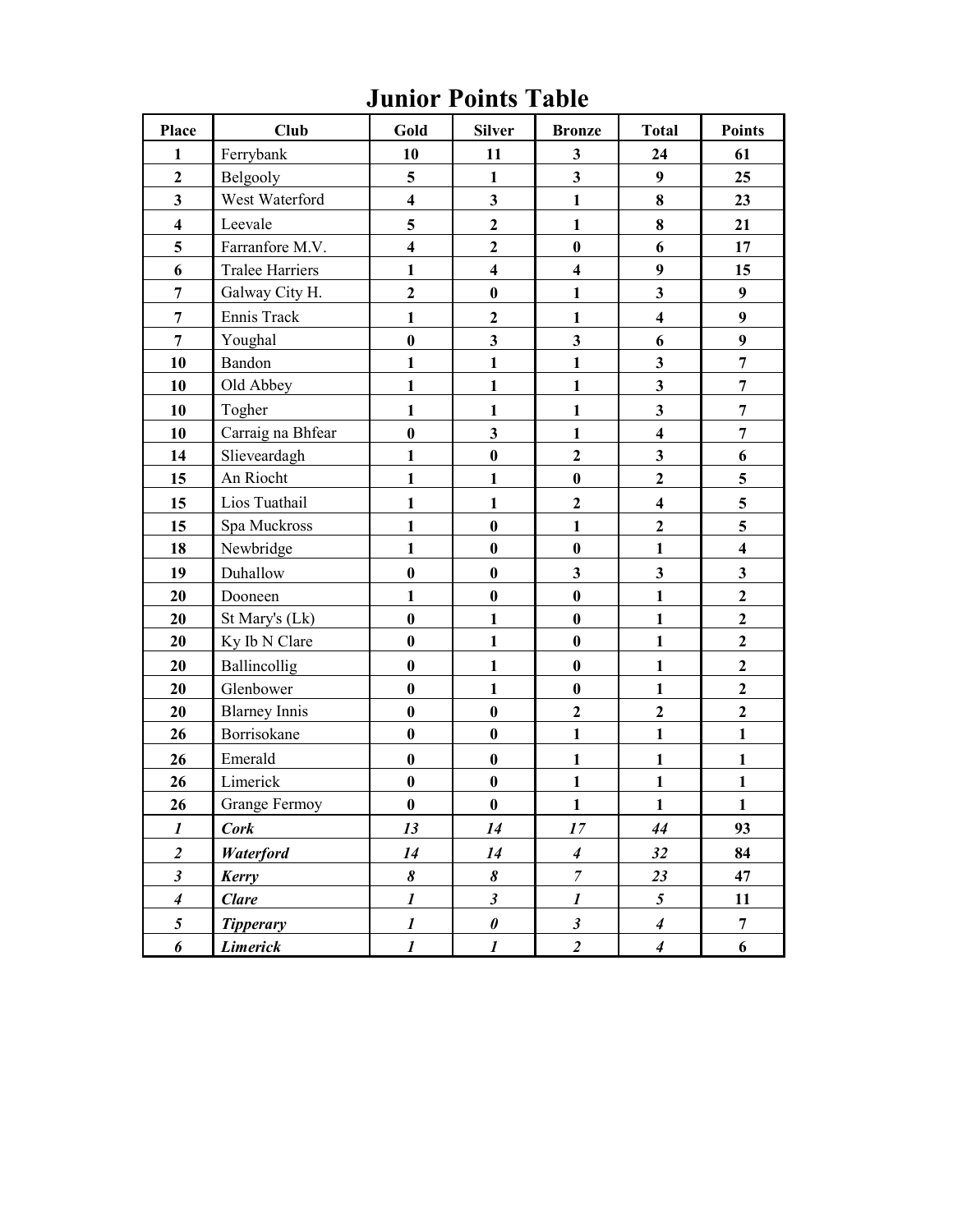| <b>Place</b>                | <b>Club</b>            | Gold             | <b>Silver</b>            | <b>Bronze</b>         | <b>Total</b>            | <b>Points</b>               |
|-----------------------------|------------------------|------------------|--------------------------|-----------------------|-------------------------|-----------------------------|
| $\mathbf{1}$                | Carrick on Suir        | $\overline{2}$   | $\mathbf{1}$             | $\boldsymbol{0}$      | 3                       | 10                          |
| $\overline{2}$              | West Waterford         | $\overline{7}$   | $\mathbf{1}$             | $\bf{0}$              | 8                       | 8                           |
| $\overline{2}$              | Togher                 | $\overline{2}$   | $\mathbf{1}$             | 1                     | $\overline{\mathbf{4}}$ | 8                           |
| $\overline{\mathbf{4}}$     | Leevale                | 1                | $\mathbf{1}$             | $\bf{0}$              | $\mathbf{2}$            | 6                           |
| 5                           | U.C.C.                 | $\overline{2}$   | $\bf{0}$                 | $\bf{0}$              | $\overline{2}$          | 5                           |
| 6                           | Borrisokane            | 1                | 1                        | $\bf{0}$              | $\overline{2}$          | 3                           |
| 6                           | <b>Tralee Harriers</b> | 1                | $\bf{0}$                 | 1                     | $\overline{2}$          | 3                           |
| 6                           | Ennis Track            | 1                | $\bf{0}$                 | $\mathbf{1}$          | $\overline{2}$          | 3                           |
| 9                           | St Mary's (Lk)         | $\overline{2}$   | $\bf{0}$                 | $\bf{0}$              | $\overline{2}$          | $\overline{2}$              |
| 9                           | Belgooly               | $\overline{2}$   | $\bf{0}$                 | $\bf{0}$              | $\overline{2}$          | $\overline{2}$              |
| 9                           | <b>Blarney Innis</b>   | 1                | 1                        | $\bf{0}$              | $\overline{2}$          | $\overline{2}$              |
| 9                           | Limerick               | 1                | $\bf{0}$                 | $\bf{0}$              | 1                       | $\overline{2}$              |
| 9                           | East Cork              | 1                | $\bf{0}$                 | $\mathbf{1}$          | $\overline{2}$          | $\overline{2}$              |
| 9                           | St Finbarr's           | $\bf{0}$         | $\mathbf{1}$             | $\bf{0}$              | $\mathbf{1}$            | $\overline{2}$              |
| 15                          | Farranfore M.V.        | $\bf{0}$         | 1                        | $\bf{0}$              | 1                       | $\mathbf{1}$                |
| 15                          | Ballincollig           | $\bf{0}$         | $\bf{0}$                 | 1                     | $\mathbf{1}$            | $\mathbf{1}$                |
| 1                           | <b>Cork</b>            | 9                | $\overline{\mathcal{A}}$ | $\mathfrak{z}$        | 16                      | 28                          |
| $\overline{2}$              | <b>Tipperary</b>       | $\mathfrak{z}$   | $\overline{2}$           | $\boldsymbol{\theta}$ | 5                       | 13                          |
| $\boldsymbol{\beta}$        | Waterford              | $\overline{7}$   | $\boldsymbol{l}$         | $\pmb{\theta}$        | 8                       | 11                          |
| $\overline{\boldsymbol{4}}$ | <b>Limerick</b>        | $\mathfrak{z}$   | $\boldsymbol{\theta}$    | $\boldsymbol{\theta}$ | $\mathfrak{z}$          | $\overline{\boldsymbol{4}}$ |
| $\boldsymbol{4}$            | Kerry                  | 1                | $\boldsymbol{l}$         | $\boldsymbol{l}$      | $\mathfrak{z}$          | $\boldsymbol{4}$            |
| 6                           | <b>Clare</b>           | $\boldsymbol{l}$ | $\boldsymbol{\theta}$    | $\boldsymbol{l}$      | $\overline{2}$          | $\boldsymbol{\mathfrak{z}}$ |

Under 23 Points Table